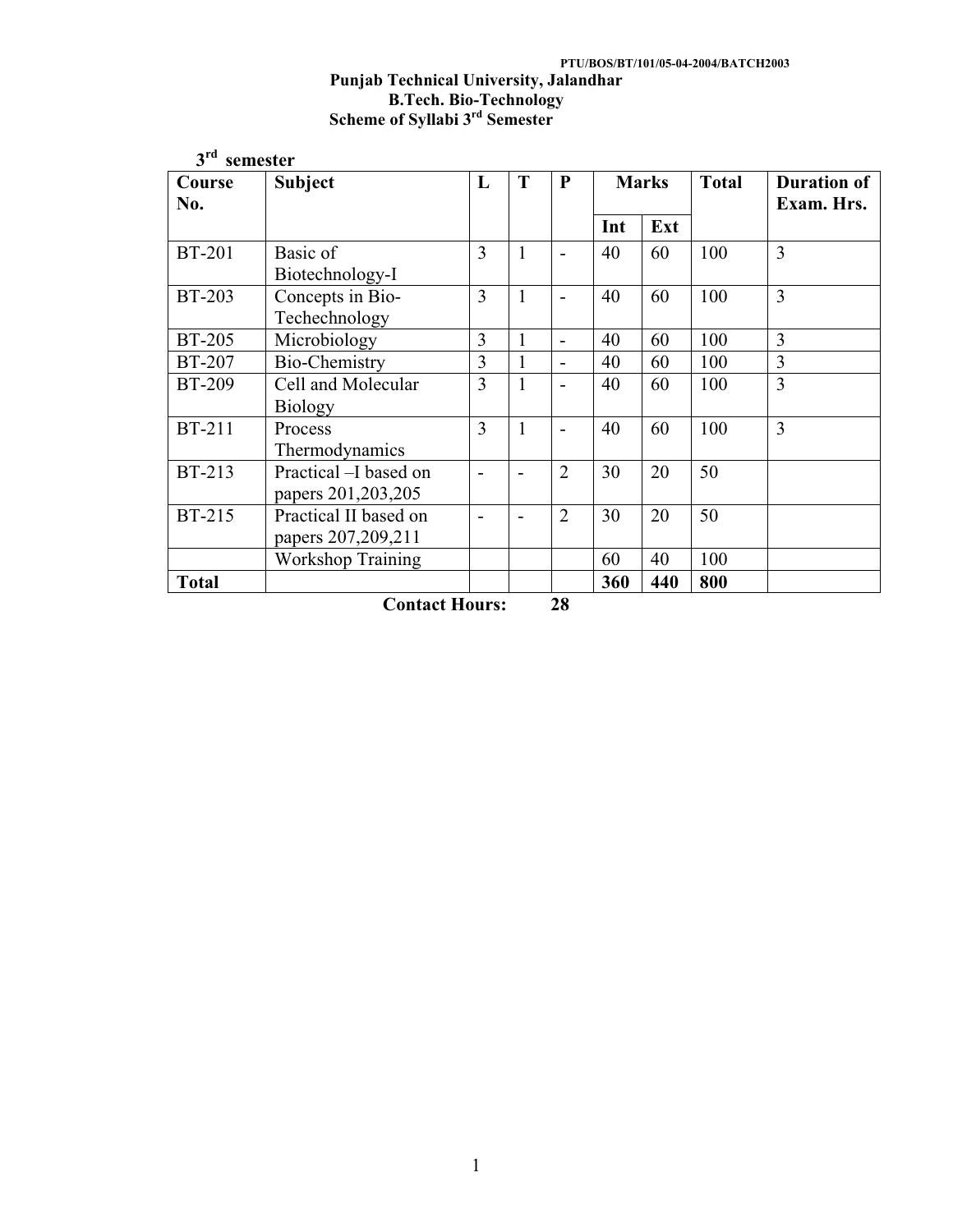# **Punjab Technical University, Jalandhar B.Tech. Bio-Technology Scheme of Syllabi 4th Semester**

| Course<br>No. | <b>Subject</b>                                             | L              | T            | P              | <b>Marks</b> |     | <b>Total</b> | <b>Duration of</b><br>Exam. Hrs. |
|---------------|------------------------------------------------------------|----------------|--------------|----------------|--------------|-----|--------------|----------------------------------|
|               |                                                            |                |              |                | Int          | Ext |              |                                  |
| <b>BT-202</b> | Concepts in Bio-<br>Technology-II                          | 3              | 1            |                | 40           | 60  | 100          | 3                                |
| <b>BT-204</b> | <b>Industrial Microbiology</b>                             | $\overline{3}$ | 1            | $\overline{a}$ | 40           | 60  | 100          | 3                                |
| <b>BT-206</b> | Food bio-technology                                        | 3              |              | $\overline{a}$ | 40           | 60  | 100          | 3                                |
| <b>BT-208</b> | <b>Transport Phenomenon</b>                                | 3              | 1            |                | 40           | 60  | 100          | 3                                |
| <b>BT-210</b> | <b>Chemical Reaction</b><br>Engg                           | 3              | 1            |                | 40           | 60  | 100          | 3                                |
| <b>BT-212</b> | Intellectual property<br>right bio-ethics and<br>biosafety | 3              | $\mathbf{1}$ |                | 40           | 60  | 100          | $\overline{3}$                   |
| <b>BT-214</b> | Practical -I based on<br>papers 202, 204, 206              |                |              | $\overline{2}$ | 30           | 20  | 50           |                                  |
| <b>BT-216</b> | Practical II based on<br>papers 208,210,212                |                |              | $\overline{2}$ | 30           | 20  | 50           |                                  |
|               | <b>General Fitness</b>                                     |                |              |                |              |     | 100          |                                  |
| <b>Total</b>  |                                                            |                |              | $\mathbf{A}$   | 400          | 400 | 800          |                                  |

**Contact Hours: 28** 

# \*\* **There should be industrial/institutional training of 6 weeks duration in the summer vacation after 4th semester**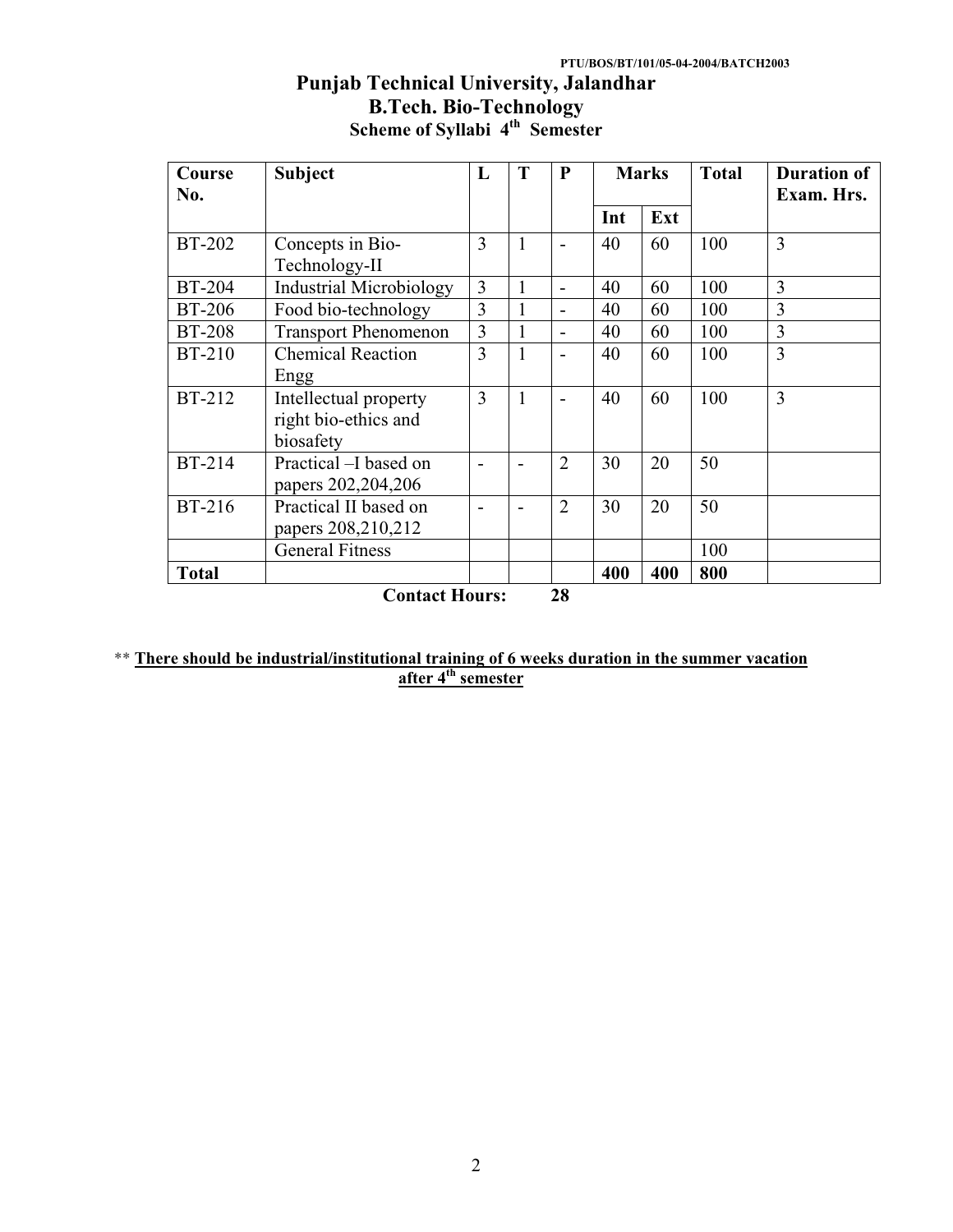# **Punjab Technical University, Jalandhar B.Tech. Bio-Technology Scheme of Syllabi 5th Semester**

| Course        | <b>Subject</b>                                     | L              | T | P                        | <b>Marks</b> |     | <b>Total</b> | <b>Duration of</b> |
|---------------|----------------------------------------------------|----------------|---|--------------------------|--------------|-----|--------------|--------------------|
| No.           |                                                    |                |   |                          |              |     |              | Exam. Hrs.         |
|               |                                                    |                |   |                          | Int          | Ext |              |                    |
| <b>BT-301</b> | Genetic Engg                                       | 3              | 1 | $\overline{\phantom{a}}$ | 40           | 60  | 100          | 3                  |
| <b>BT-303</b> | Immunology $\&$<br>Immunotechnology                | 3              | 1 | $\overline{\phantom{0}}$ | 40           | 60  | 100          | $\overline{3}$     |
| <b>BT-305</b> | Animal cell culture $\&$<br>Biotechnology          | $\overline{3}$ | 1 | $\overline{\phantom{a}}$ | 40           | 60  | 100          | 3                  |
| <b>BT-307</b> | Enzyme Engineering $\&$<br>technology              | 3              | 1 | $\overline{\phantom{0}}$ | 40           | 60  | 100          | 3                  |
| <b>BT-309</b> | Bio-process Engg-I                                 | $\overline{3}$ |   | $\overline{\phantom{0}}$ | 40           | 60  | 100          | 3                  |
| <b>BT-311</b> | Bio-informatics                                    | 3              |   | $\overline{\phantom{0}}$ | 40           | 60  | 100          | 3                  |
| <b>BT-313</b> | Practical based on<br>papers 301,305               |                |   | $\overline{2}$           | 30           | 20  | 50           |                    |
| <b>BT-315</b> | Practical based on<br>papers 307,309               |                |   | $\overline{2}$           | 30           | 20  | 50           |                    |
|               | <b>Industrial Training</b>                         |                |   |                          | 60           | 40  | 100          |                    |
| <b>Total</b>  | $\sim$ $\sim$<br>$\mathbf{r}$ , where $\mathbf{r}$ |                |   | $\sim$                   | 360          | 440 | 800          |                    |

**Contact Hours: 28**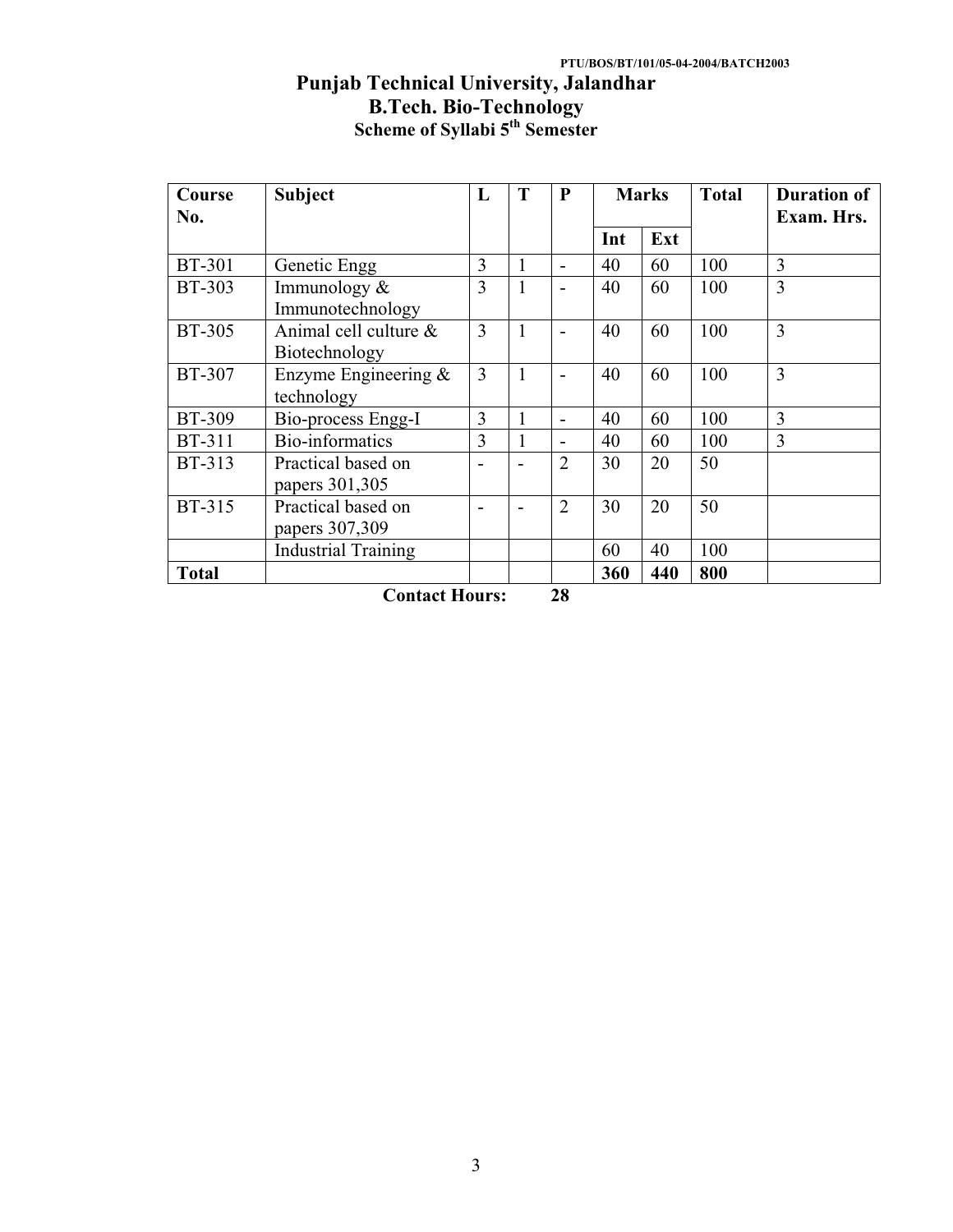# **PTU/BOS/BT/101/05-04-2004/BATCH2003**

# **(Punjab Technical University, Jalandhar B.Tech. Bio-Technology Scheme of Syllabi 6th /7th Semester**

| Course<br>No. | <b>Subject</b>                               | L              | T | P                        |     | <b>Marks</b> | <b>Total</b> | <b>Duration of</b><br>Exam. Hrs. |
|---------------|----------------------------------------------|----------------|---|--------------------------|-----|--------------|--------------|----------------------------------|
|               |                                              |                |   |                          | Int | Ext          |              |                                  |
| <b>BT-302</b> | Microbial bio-<br>technology                 | 3              | 1 |                          | 40  | 60           | 100          | 3                                |
| <b>BT-304</b> | Plant cell culture &<br>Biotechnology        | 3              | 1 | $\overline{\phantom{0}}$ | 40  | 60           | 100          | $\overline{3}$                   |
| <b>BT-306</b> | <b>Bio-Process Engg-II</b>                   | $\overline{3}$ | 1 | $\overline{\phantom{0}}$ | 40  | 60           | 100          | 3                                |
| <b>BT-308</b> | Bio-reactor Design &<br>operation            | 3              |   | $\overline{a}$           | 40  | 60           | 100          | 3                                |
| <b>BT-310</b> | Down stream Processing                       | $\overline{3}$ |   | $\overline{\phantom{0}}$ | 40  | 60           | 100          | 3                                |
| CE-216        | <b>Environmental Studies</b>                 | $\overline{3}$ | 1 |                          | 40  | 60           | 100          | 3                                |
| <b>BT-312</b> | Practical - I based on<br>papers 302,304,306 |                |   | $\overline{2}$           | 30  | 20           | 50           |                                  |
| <b>BT-314</b> | Practical II based on<br>papers 308,310,312  |                |   | $\overline{2}$           | 30  | 20           | 50           |                                  |
|               | <b>General Fitness</b>                       |                |   |                          | 100 |              |              |                                  |
| <b>Total</b>  | Contact Hours                                |                |   | 70                       | 400 | 400          | 800          |                                  |

**Contact Hours: 28** 

**( 6th/ 7th Semester )**

| Course No.    | <b>Subject</b>         | <b>Marks</b><br>Int. | <b>Marks</b><br>Ext. | <b>Total</b> | <b>Duration of</b><br><b>Exam Hrs.</b> |
|---------------|------------------------|----------------------|----------------------|--------------|----------------------------------------|
| <b>BT-401</b> | Industrial<br>Training | 500                  | 500                  | 1000         |                                        |
|               |                        |                      | <b>Total</b>         |              | 1000                                   |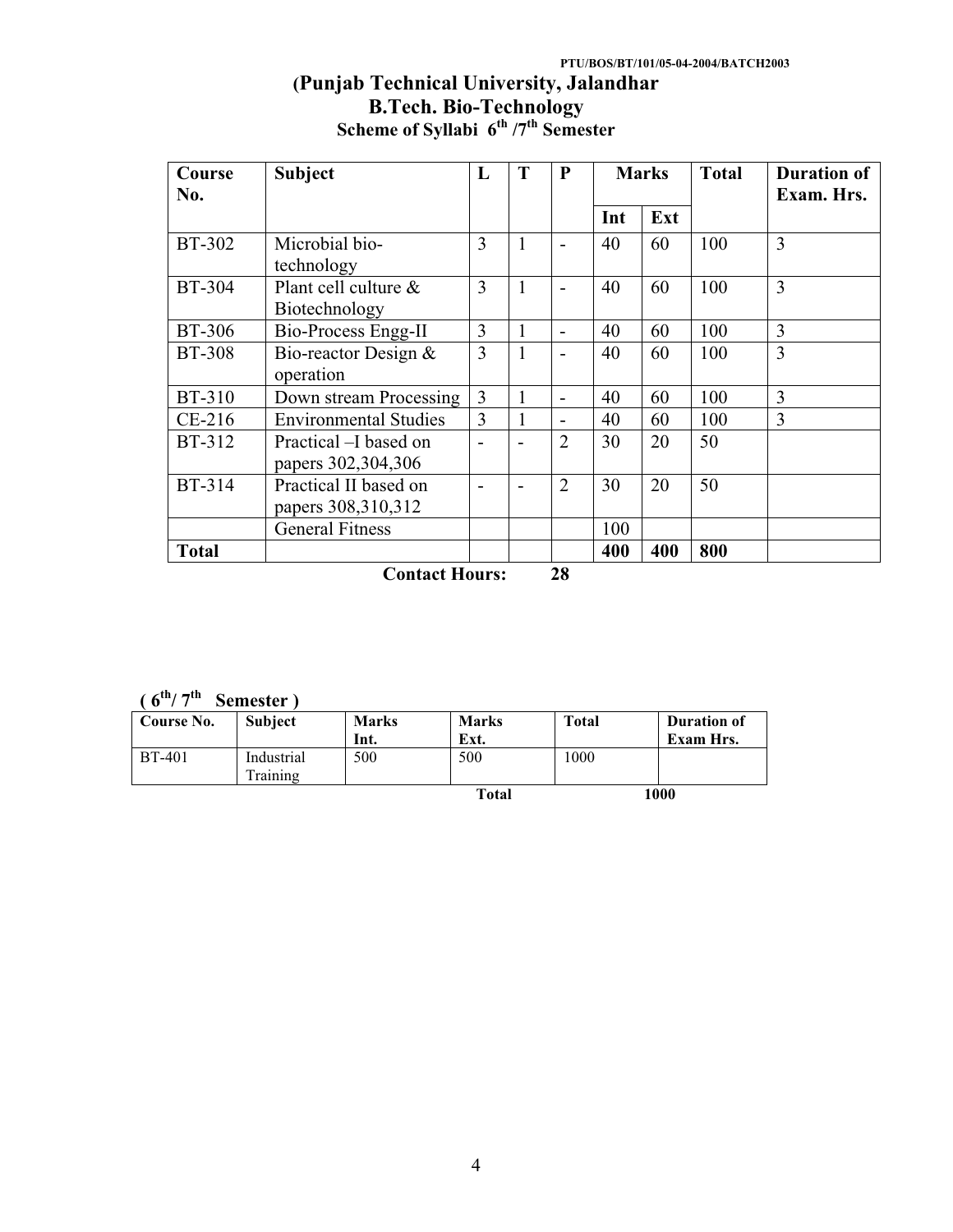# **Punjab Technical University, Jalandhar B.Tech. Bio-Technology Scheme of Syllabi 8th Semester**

| Course No.    | Subject                                                               | L                        | т                        | P                        | <b>Marks</b> | <b>Marks</b> | <b>Total</b> | <b>Duration</b> |
|---------------|-----------------------------------------------------------------------|--------------------------|--------------------------|--------------------------|--------------|--------------|--------------|-----------------|
|               |                                                                       |                          |                          |                          | Int.         | Ext.         |              | of Exam         |
|               |                                                                       |                          |                          |                          |              |              |              | Hrs.            |
| <b>BT-402</b> | Major Project                                                         | $\overline{\phantom{0}}$ | $\overline{\phantom{0}}$ | 8                        | 60           | 40           | 100          | 3 Hrs           |
| <b>BT-404</b> | Enzyme Catalysed Organic<br>Synthesis                                 | 3                        |                          | $\overline{\phantom{0}}$ | 40           | 60           | 100          | 3 Hrs           |
| BT-406        | Project Management and<br>Entrepreneurship                            | 3                        |                          | $\blacksquare$           | 40           | 60           | 100          | 3 Hrs           |
| <b>BT-408</b> | Modelling $&$ Simulation of<br><b>Bioprocesses</b>                    | 3                        |                          | $\blacksquare$           | 40           | 60           | 100          | 3 Hrs           |
| <b>BT-410</b> | <b>Bioanalytical Techniques</b>                                       | 3                        |                          | $\blacksquare$           | 40           | 60           | 100          | 3 Hrs           |
|               | $Electric - I$                                                        | 3                        |                          | $\overline{\phantom{a}}$ | 40           | 60           | 100          | 3 Hrs           |
|               | $Elective - II$                                                       | 3                        |                          | $\blacksquare$           | 40           | 60           | 100          | 3 Hrs           |
| <b>BT-422</b> | Practical based on Papers 404,<br>406, 408                            |                          |                          | 2                        | 30           | 20           | 50           | 4 Hrs           |
| <b>BT-424</b> | Practical based on Papers 410,<br>416 or 418 or 420 and 422 or<br>424 | ÷.                       |                          | 2                        | 30           | 20           | 50           | 4 Hrs           |
|               | <b>General Fitness</b>                                                |                          |                          |                          | 100          |              | 100          |                 |
|               |                                                                       |                          |                          |                          |              | <b>Total</b> | 900          |                 |

#### **Options in Electives:**

BT-412 Biomaterials

BT-414 Biomedical Engineering

BT-416 Introduction to Microelectromechanical systems and Nanabiotechnology

BT-418 Environmental and Occupational Toxicology

BT-420 Advances in Drug design and drug delivery systems and Pharmacogenomics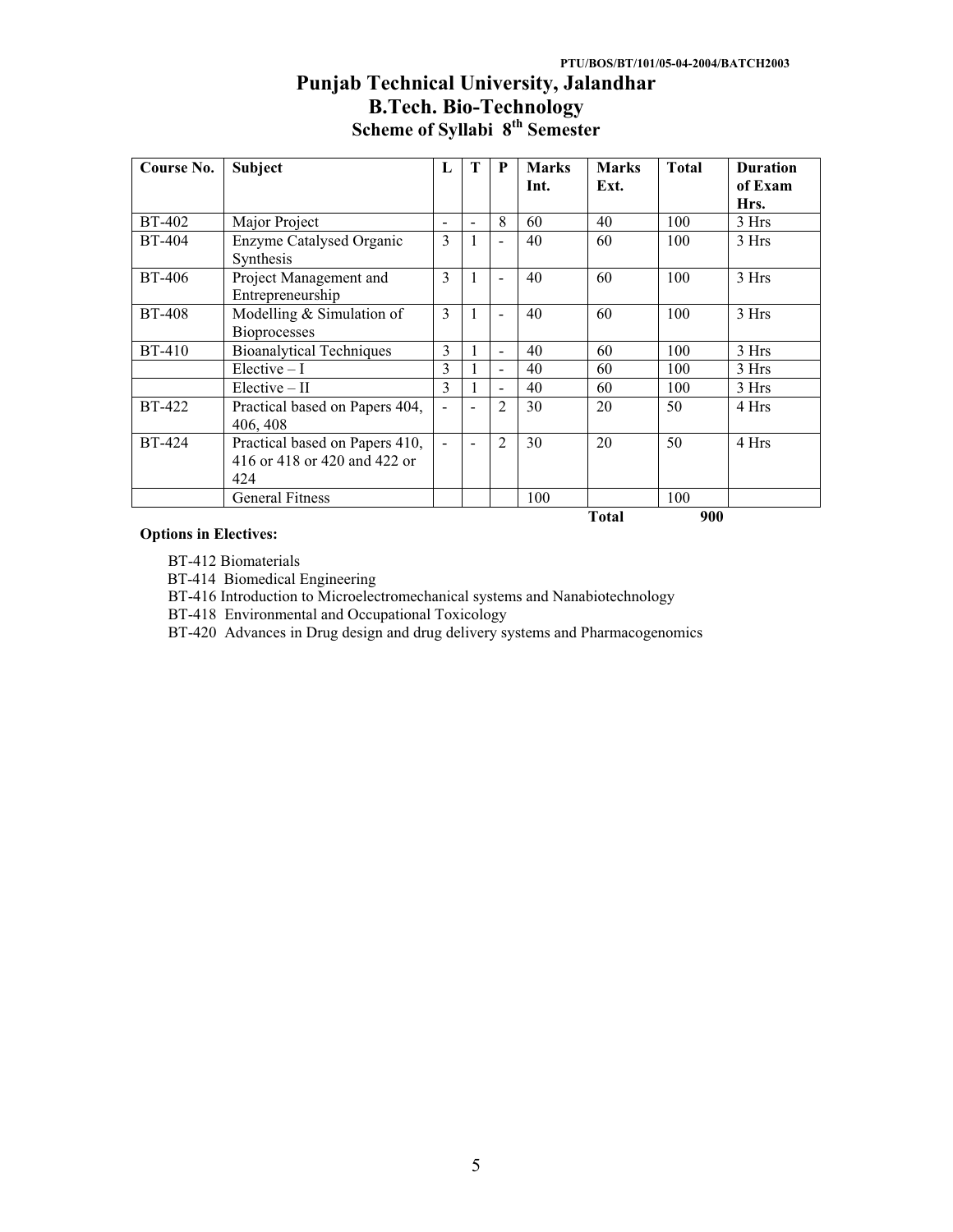# **BT- 201 BASICS OF BIOTECHNOLOGY**

# **Internal Marks: 40** L T P<br> **External Marks: 60** 3 1 0 **External Marks: 60 Total Marks: 100**

| 1. | Introduction of Life:                                                                  |
|----|----------------------------------------------------------------------------------------|
|    | Characteristics of living                                                              |
|    | A hierarchy of organization and factors responsible for regulating different levels of |
|    | organisms.                                                                             |
|    | Cellular basis of life                                                                 |
| 2. | <b>Structure and Functions of Macromolecules:</b>                                      |
|    | Carbohydrates.                                                                         |
|    | Lipids                                                                                 |
|    | Proteins                                                                               |
|    | Nucleic acids                                                                          |
| 3. | Enzyme as biocatalysts :                                                               |
|    | Structure and Functions, Factors affecting activities of enzymes.                      |
| 4. | Plant Anatomy and physiology:                                                          |
|    | Parts of a flowering plant and their functions with special reference to their role in |
|    | Absorption                                                                             |
|    | Nutrition                                                                              |
|    | Photosynthesis                                                                         |
|    | Reproduction                                                                           |
|    | Growth regulators.                                                                     |
| 5  | Animal Anatomy and physiology:                                                         |
|    | <b>Elementary Study of Digestive</b>                                                   |
|    | <b>Respiratory Circulatory</b>                                                         |
|    | Excretory                                                                              |
|    | Reproduction                                                                           |
|    | System and their functions.                                                            |
|    | <b>Bio-regulatory Mechanisms</b>                                                       |
| 6. | Genetics :                                                                             |
|    | Mitosis and Meiosis                                                                    |
|    | Bio-chemical basis of inheritance                                                      |
|    | Central Dogma                                                                          |
| 7  | Evolution:                                                                             |
|    | Theories of evolution Gene Pool and genetic basis of variation                         |
| 8  | Ecology:                                                                               |
|    | Basic concept, ecosystem, energy cycles, population growth patterns                    |
| 9  | Introduction to Biotechnology:                                                         |
|    | Definition                                                                             |
|    | Scope and achievement                                                                  |
|    | Tools used in biotechnology                                                            |
| 10 | Genetic Engineering                                                                    |
|    | Element: Knowledge of Recombinant DNA                                                  |
|    | <b>BIO-Informatics and Genomics</b>                                                    |
| 11 | Applications of Biotechnology in                                                       |
|    | Agricultural                                                                           |
|    | Medicine                                                                               |

Environment.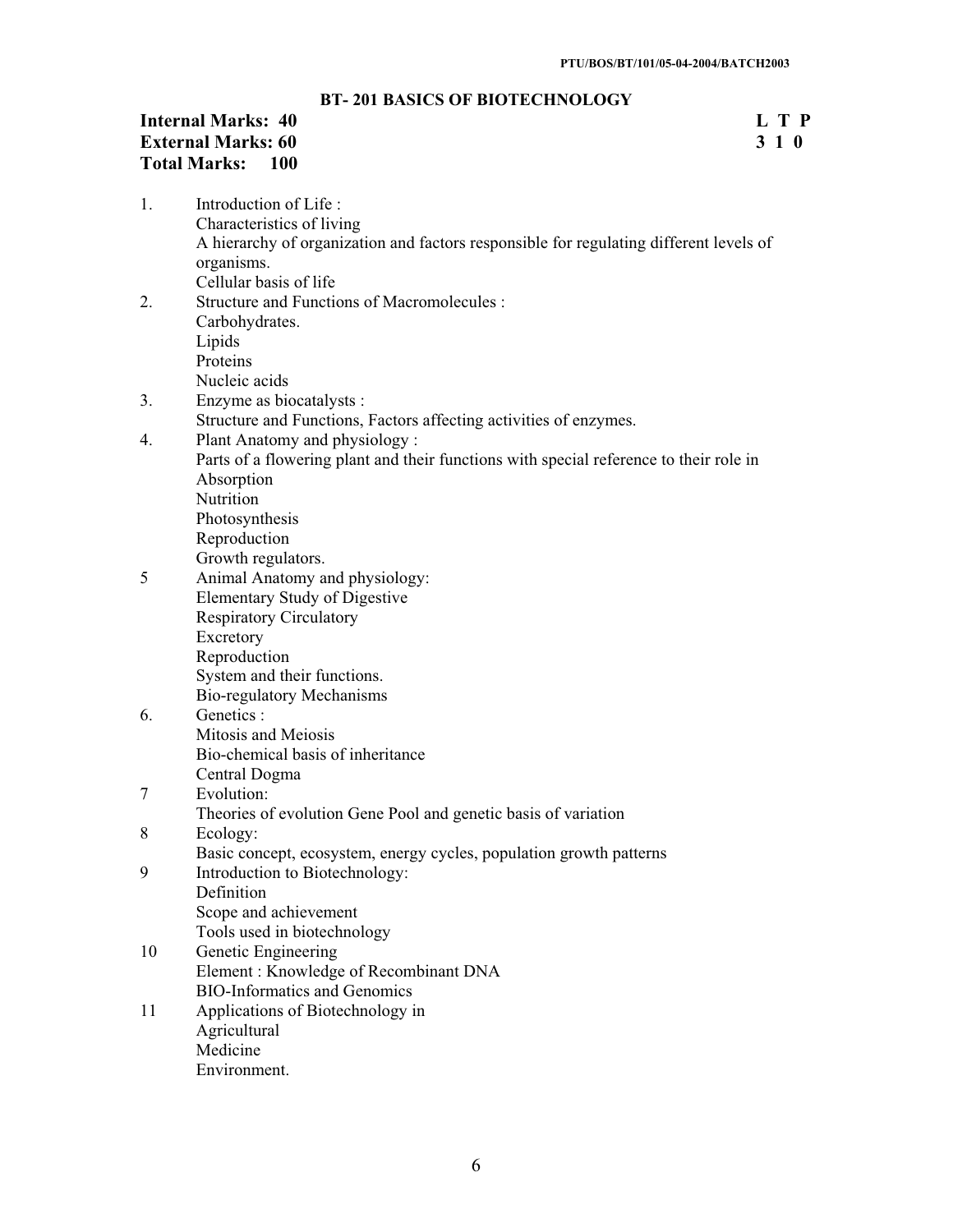# **Books :**

Life Scene of Biology y by Williams K. Purves. David Sadava. Gordon H. Orians and H. Criag Heller W.H. Freman & Company ISA  $6<sup>th</sup>$  edition (2001)

- 1. Cell Biology and Genetics by Cecic Starr and Ralph Taggard : Brokks/Cole. Thomson Learning USA :  $9^{TH}$  Edition (2001)
- 2. A Text Book of Biotechnology by H.D. Kumar, Affiliated East-West Press. Private Ltd New Delhi,  $2<sup>nd</sup>$  Edition (2002)
- 3. Basic Biotechnology by Rev Fr. Dr. S. Ignacimuthu. Tata McGrawhill Publication Company Ltd., New Delhi (2002)
- 4. Genes VII by Benjamin Lewis Oxford univ. Press (2002).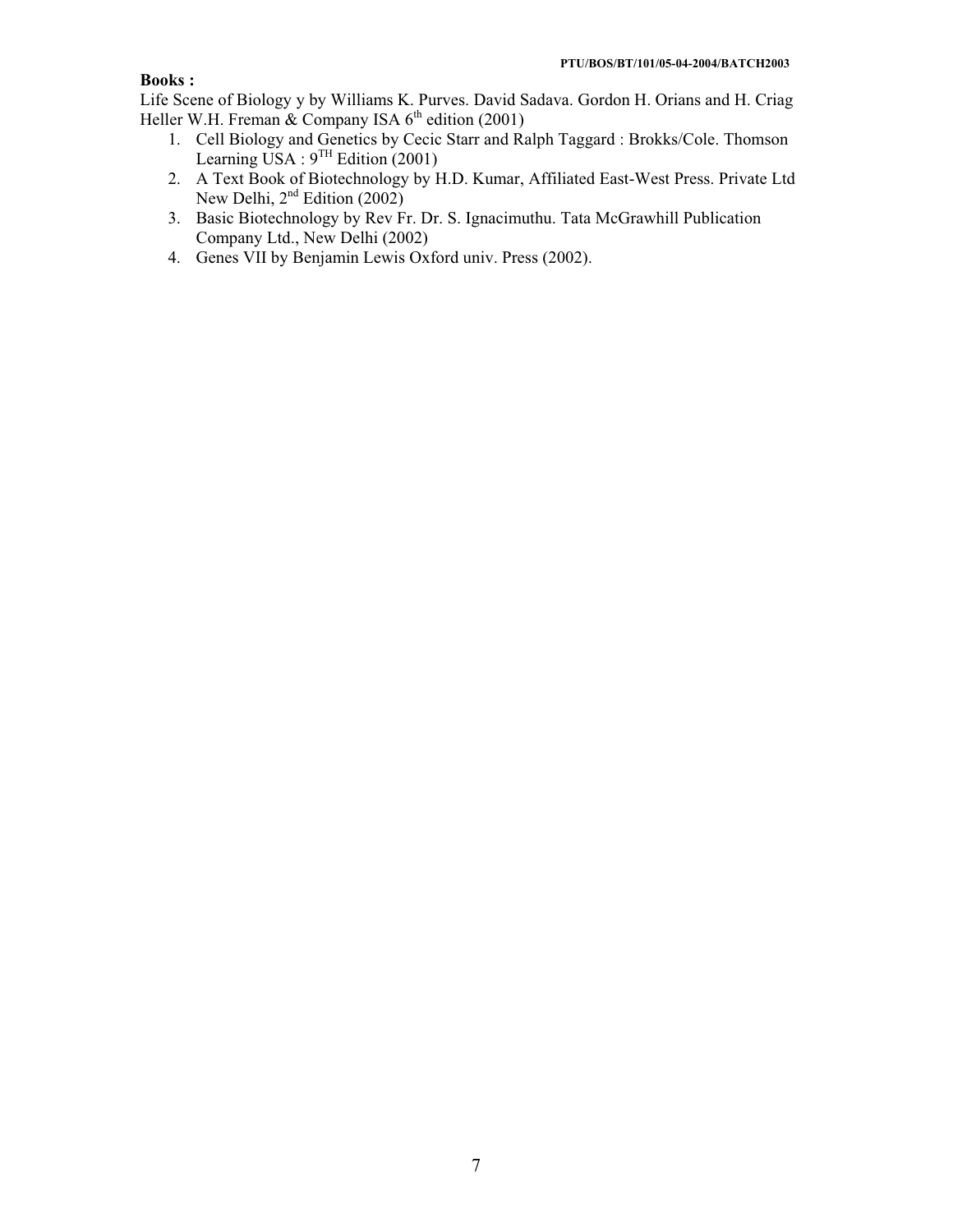# **BT- 203 CONCEPT IN BIOTECHNOLOGY-I**

# **Internal Marks: 40 L T P L T P External Marks: 60 3 1 0 Total Marks: 100**

Introduction to Biotechnology : Historical perspectives. Emergence of modern biotechnology, Branches/scope of biotechnology.

Biological Systems in Biotechnology: Prokaryotic systems: E.coli, Bacillus. Eukaryotic system : Saccharomyees., mammalian and non-mammalian cells in culture, organismal systems.

Basic techniques in bio-Technolgy

Centrifugation : Principle, types and applications

Electophoresis : Principle, support media, protein and N.S. Electrophoresis.

Chromatography : Principle, typeis and application

Lyophilization : Principle, mechanism, application.

Basic microscopy : Principle, various types of miocroscopes , introduction to electron microscopy.

Radiosotopy : Varous types of radio isotopes, instrumentation.

Basic Genetics and Gentic Manipulations.

Mendelian inheritance.

Physical basis of inheritance

Gene interactions.

Genomic and mitochondiral DNA.

C value paradox , cot curve,

Cytoplamic inheritance,

Nucleo-cytoplasmic interactions.

Development and evolutionary genetics.

- 1 Biotol Series (I-VI), 1992: Techniques used in Bioproduct Analysis-Buterworth Heineman, UK.
- 2 McGregor, C.W., 1986: Membrane Separation in Biotech, Marcel Dekker Inc, New York.
- 3 Juan H., and Sengo, A.A., 1985 Separation, Recovery and Purification in Biotech, American Chem, Society , Washington.
- 4 T.S. Work Lab, Techniques in Biochemistry and Molecular Bioloogy, 1984, Elseveier , New York
- 5 S. Friefelder : Physical Biochemistry , Freeman and Co., New York.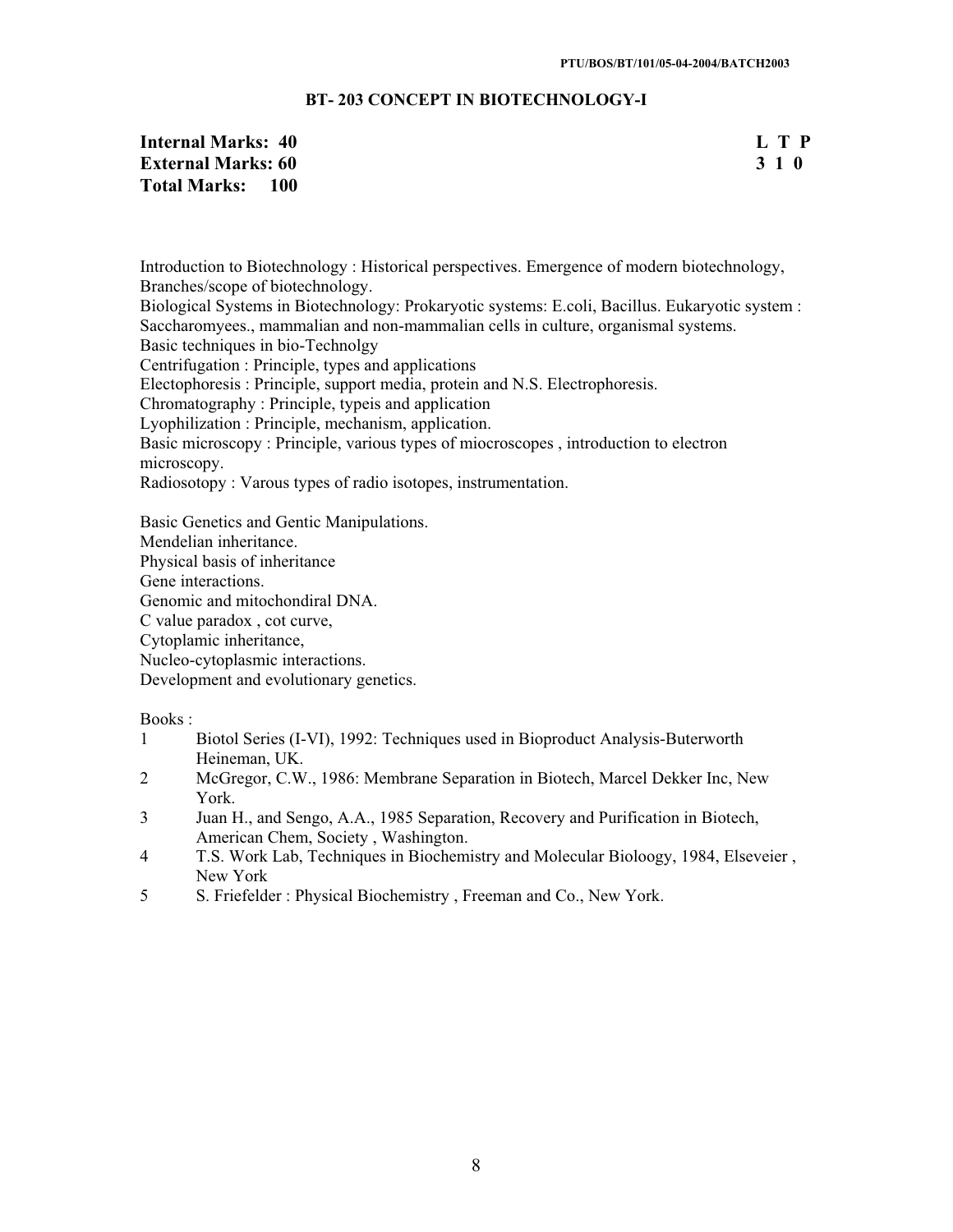## **BT-205 MICROBIOLOGY**

# **Internal Marks: 40** L T P **L T P External Marks: 60 L T P External Marks: 60 B External Marks: 60 B External Marks: 60 B External Marks: 60 B External Marks: 60 B EXECUTE: EXECUTE: EXECUTE: External Marks: 60 Total Marks: 100**

- 1. History of Microbiology , Germ theory, Disciplines of Microbiology.
- 2 Microbial taxonomy including modern approaches of taxonomy such as DNA taxonomy and numerical taxonomy, different groups in bacteria.
- 3 Microbial growth : Synchronous & asynchronous, pure cultures, growth inhibitory substances.
- 4 Microbial genetics, transformation, conjugation & trandsuction.<br>5 Microbial metabolism : Nutrition, media and methods, effects of
- 5 Microbial metabolism : Nutrition, media and methods, effects of environment , metabolic products of industrial importance metabolic pathways amphicatabolic and biosyntheitc
- 6 Microbial ecology (n with particular reference to C.N. Cycles)
- 7 Microbes as pathogens important microbial pathogens, toxins, mode of action of toxins.

- 1. Pelezar, M.J. and Chan, E.C.S. (Jr.), 2000: Microbiology, Tata McGraw Hill Pub. Co., New Delhi
- 2. Bernard D.D. Dulbecco, R.Eisen, H.N. and Ginsbery, h.S. 1990: Medical Microbiology, Harper and Row, New York.
- 3. Waites, M.J. et al., 2001: Industrial Microbiology, Blackwell Science Ltd. London
- 4. Nicklin J. et al. 2001: Instant Notes in Microbiology, BIOS Scientific Publishers Ltd. U.K.
- 5. Tortora G.J. et al. 1995: Microbiology An introduction, Benjamin/ Cummings Pub. Co. Inc.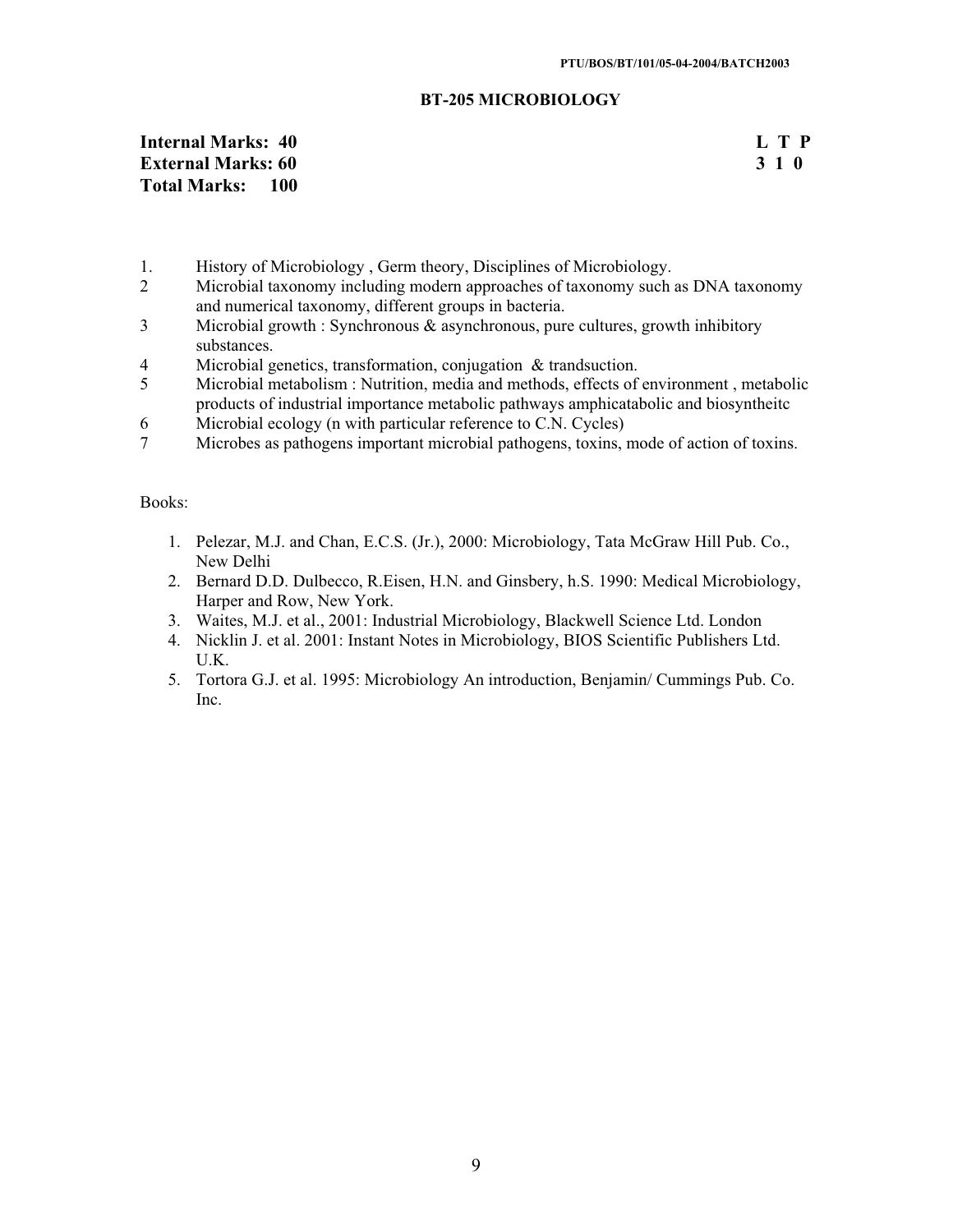# **BT –207 : BIOCHEMISTRY**

# **Internal Marks: 40 L T P External Marks: 60 3 1 0 Total Marks: 100**

- 1. Biomolecules: Chemistry and properties of amino acids, proteins, carbohydrates, lipids, purines, pyrimidines and vitamins.
- 2. Chemical Bonds: Covalent bonds, ionic bonds, co- ordinate bonds, hydrogen bonds, vander waal forces, hydrophobic interactions, diode interactions.
- 3. Proteins : Primary, secondary, tertiary and quaternary structure, proteins analysis, methods for isolation and purification of proteins
- 4. Fat Metabolism : Oxidation of fatty acids, synthesis of fatty acids (fatty acid synthesis complex system), ketone bodies
- 5. Carbohydrates Metabolism : Glycolysis, glycogenolysis, glycogenesis and their regulations, citric acid cycle.
- 6. Amino acid Metabolism : Oxidative degradation and synthesis of amino acids, estimation of amino acids
- 7. Nucleic Acid Metabolism: Biosynthesis of purines and pyrimidines, their regulation amd catabolism
- 8. Mitochondria: Structure of mitochondria, organization of respiratory chain, oxidative phosphorylation and its inhibitors
- 9. Plant & Microbial Biochemistry : Photosynthesis, differences in respiratory mechanisms and anherobes.
- 10. N2- fixation : role of various enzymes in Nitrogen cycle.

- 1. B.D. Hames et al: Instant Notes in Biochemistry, BIOS Sci. Pub. Ltd. U.K. (2001)
- 2. G. Zubay: Biochemistry, W.C. Brown Publishers, Oxford, England (1993).
- 3. L. Stryer: Biochemistry, W.H. Freeman and Company, New York (1995)
- 4. A.L. Lehninger: Principles of Biochemistry, worth publishers, New York (1994)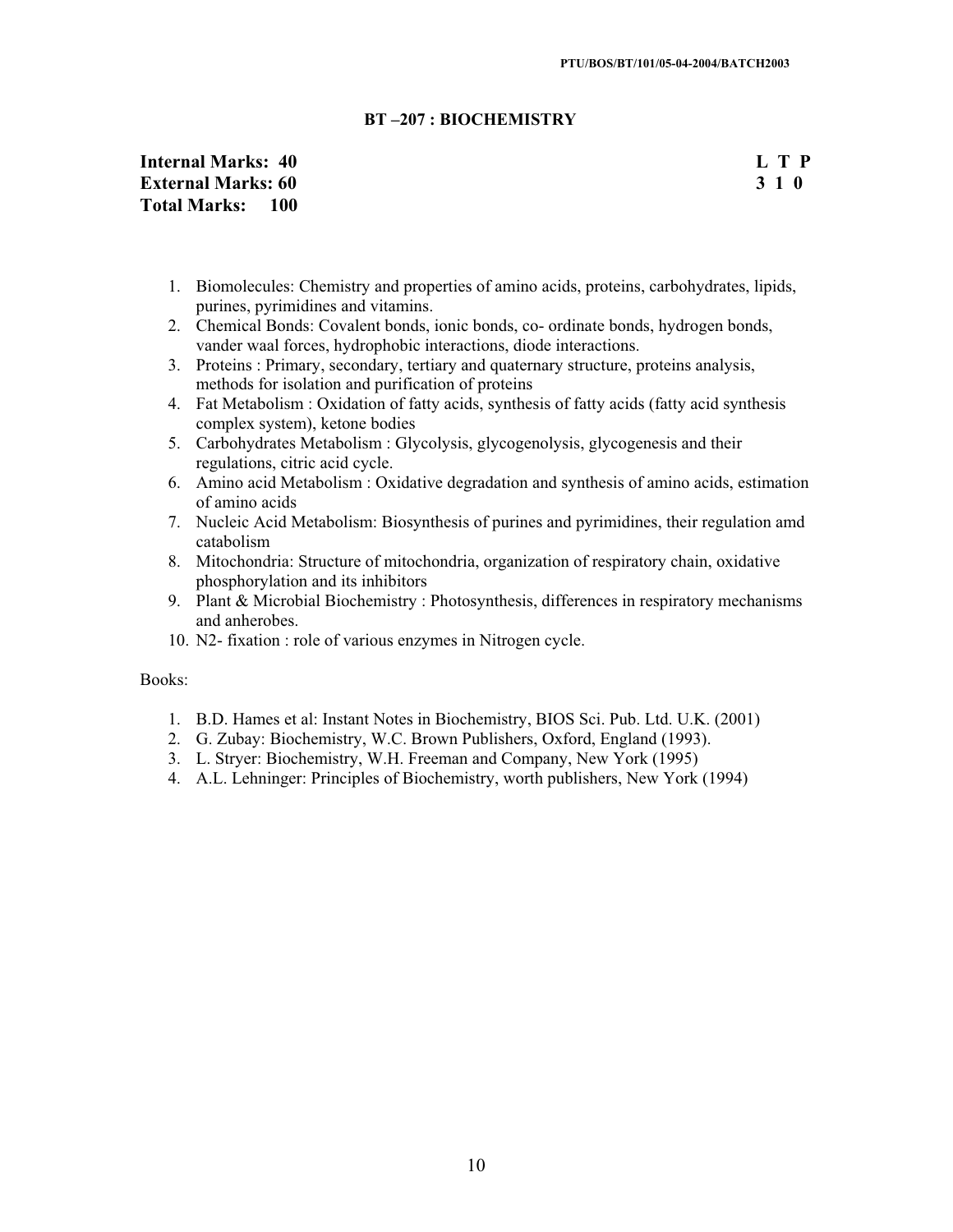# **BT- 209: CELL AND MOLECULAR BIOLOGY**

# **Internal Marks: 40 L T P External Marks: 60 3 1 0 Total Marks: 100**

- 1. Evolution of cell.
- 2. Membrane structure and function, cytoskelleton, ECM and its role in cell behaviour regulation
- 3. Chromosomes and organisation of DNA and RNA
- 4. DNA replication in Prokaryotes and Eukaryotes: Basic process, enzymes involved in replication regulation
- 5. DNA Recombination: Molecular mechanisms in prokaryotic cells and eukarytic cells.
- 6. Insertion Elements and Transpogenesis: Background, types mechanism of transposition, application
- 7. DNA damage and repair: types of damage, mechanisms of repair.
- 8. Mutations, Microbial Genetics: types of mutations, mutagens, mutagenesis with directed mutagenesis.
- 9. Prokaryotic Gene Expression Lac operon, regulation of gene expression of in eukaryotes.
- 10. Transcription in Prokaryotic and Eukaryotic Cells : Mechanism factors, regulatory mechanisms, post transcriptional changes Eeukaryotes including RNA editing.
- 11. Translation in Prokaryotica and Eukaryotic Cells : Stages, molecules involved, RNAs, mRNA storage in oocytes., differential translation post transcriptional changes in eukaryotes.
- 12. Cell Cycle and its regulation Phase of cell cycle, cell cycle check points, factors involved in cell cycle regulation.
- 13. Signal Transduction : Types, receptors , molecules, mechanisms.
- 14. Stem Cell Biology : History, definitions, basic technology, applications.
- 15. Role of Molecular Biology in Molecular Medicine: Molecular probes, introduction to gene therapy, molecular drugs.

- 1 Lewin . B. 2002 : Gene VII, Oxford University, Press, New York.<br>2 Russo . V.E.A 1992. Molecular Genetic Approach. Springer Verla
- 2 Russo, V.E.A 1992, Molecular Genetic Approach, Springer Verlag.Berlin.<br>3 Malov. RE. Stanely. 1994: Microbial Genetics. Jones and Barlett. England
- 3 Maloy, RE. Stanely, 1994: Microbial Genetics, Jones and Barlett , England
- 4 Kendrew, S.J. 1994: The Encyclopaedia of Molecular Biology, Blockwell . U.K.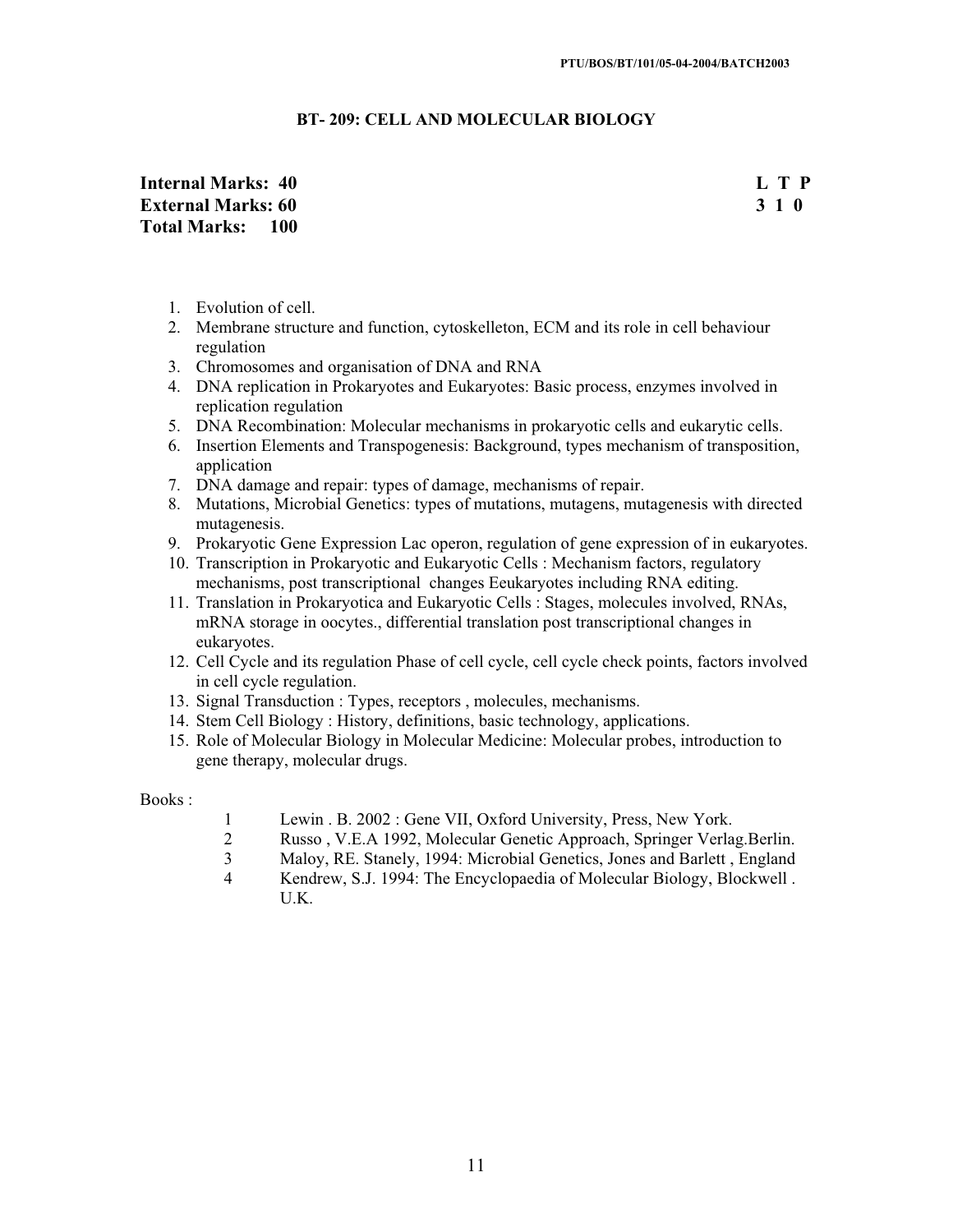# **BT 211 : PROCESS THERMODYNAMICS**

# **Internal Marks: 40 L T P L T P External Marks: 60 3 1 0 Total Marks: 100**

Thyermodynamic Functions : Laws of thermodynamics , thermodynamic cycles, properties of steam and sterilization.

Head effect, Standard Head of Formation : Heat of reaction : Free energy of formation : Refrigeration and liquefaction : Thermodynamics of solution, Raoult's law : activity coefficients : fluid phase equilibrium from equation of stage: chemical reaction equilibrium : standard free energy change and equilibrium constant, effects of temperature on free energy change, equilibrium constant, equlibrium conversion.

Application of thermodynamics on bio-systems i.e., cell, fermentation processes, sub-state utilization etc.

- 1. David Friefelder : Physical Biochemistry , Freeman and Co., New York.
- 2. Elseviwe : Lab Techniques in Biochemistry and Molecular Biology, New York ( latest Edition).
- 3. Price & Steve: Fundamental of Enzymology.
- 4. D.S. Kumar : Thermodynamics S.K. Kataria and Sons.<br>5. Nag : Thermodynamics.
- Nag : Thermodynamics.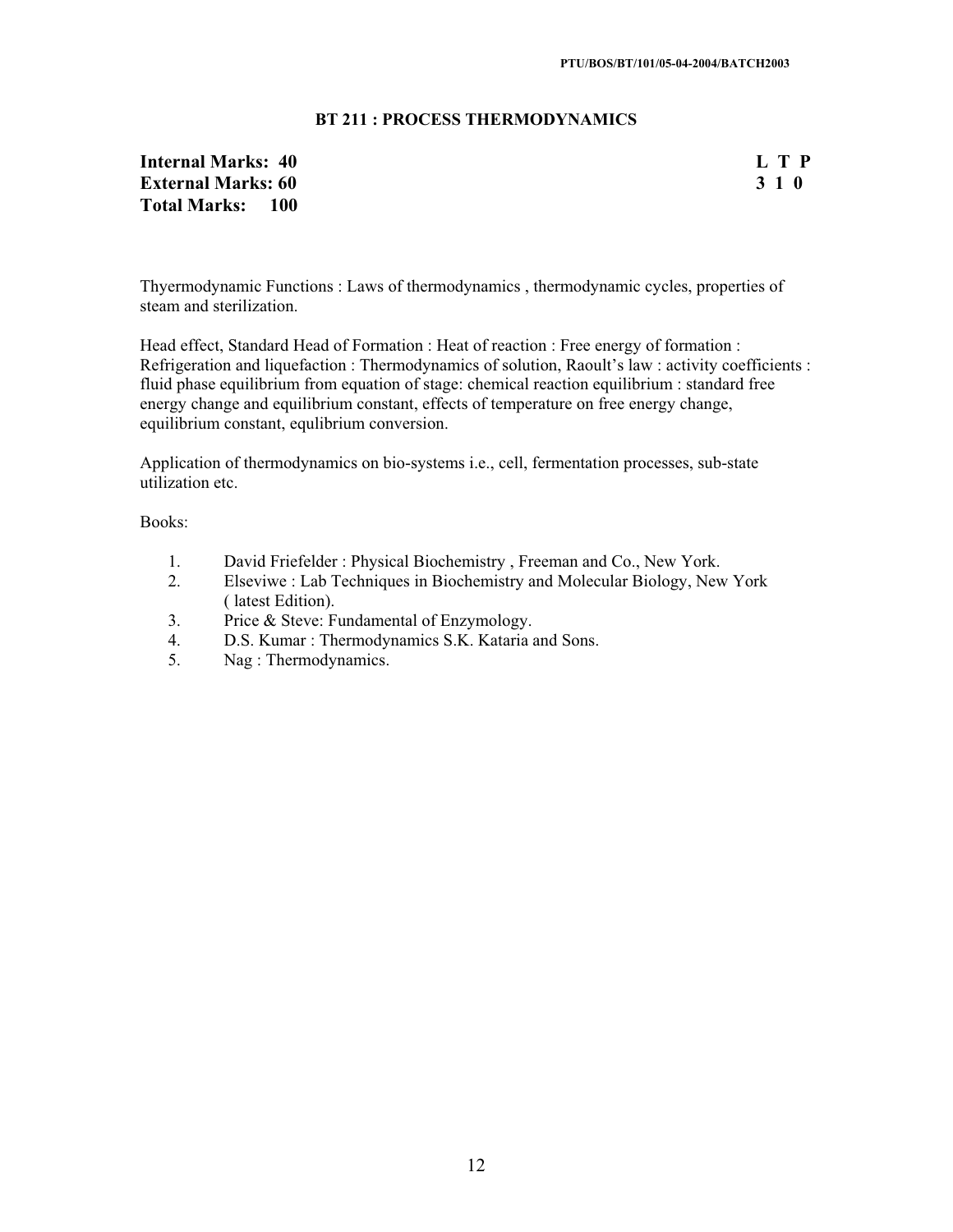# **BT-202 : CONCEPTS IN BIO-TECHNOLOGY-II**

# **Internal Marks: 40 L T P L T P External Marks: 60 3 1 0 Total Marks: 100**

- 1. Plant Biotechnology :Plant Cell culture, types and applications, transgenic plants methodology and their applications.
- 2. Genetic Engineering of animals Basics of cell culture, setting up of primary cell lines, gene transfer in animal's cells, transgenic animals, methodology, applications.
- 3. Application of Biotechnology in Medicine Introduction to diagnostics & therapeutics , gene therapy. 4. Bioremediation and Biosensors
- Basic strategy of pollution combating using biotechnology with particular refernce to oil spills, metals and pesticides. Introduction of biosensors.

- 1 Buterworth Heineman : Techniques used in Bioproduct Analysis-Biotol Series (I-IV), 1992. U.K.
- 2. Elsevier Lab Techniques in Biochemistry and Molecular Biology, New York.
- 3. Ausubel et al: Current Protocols in Molecular Biology, Green Publishing. Associates Inc and John Wiley and Sons Inc.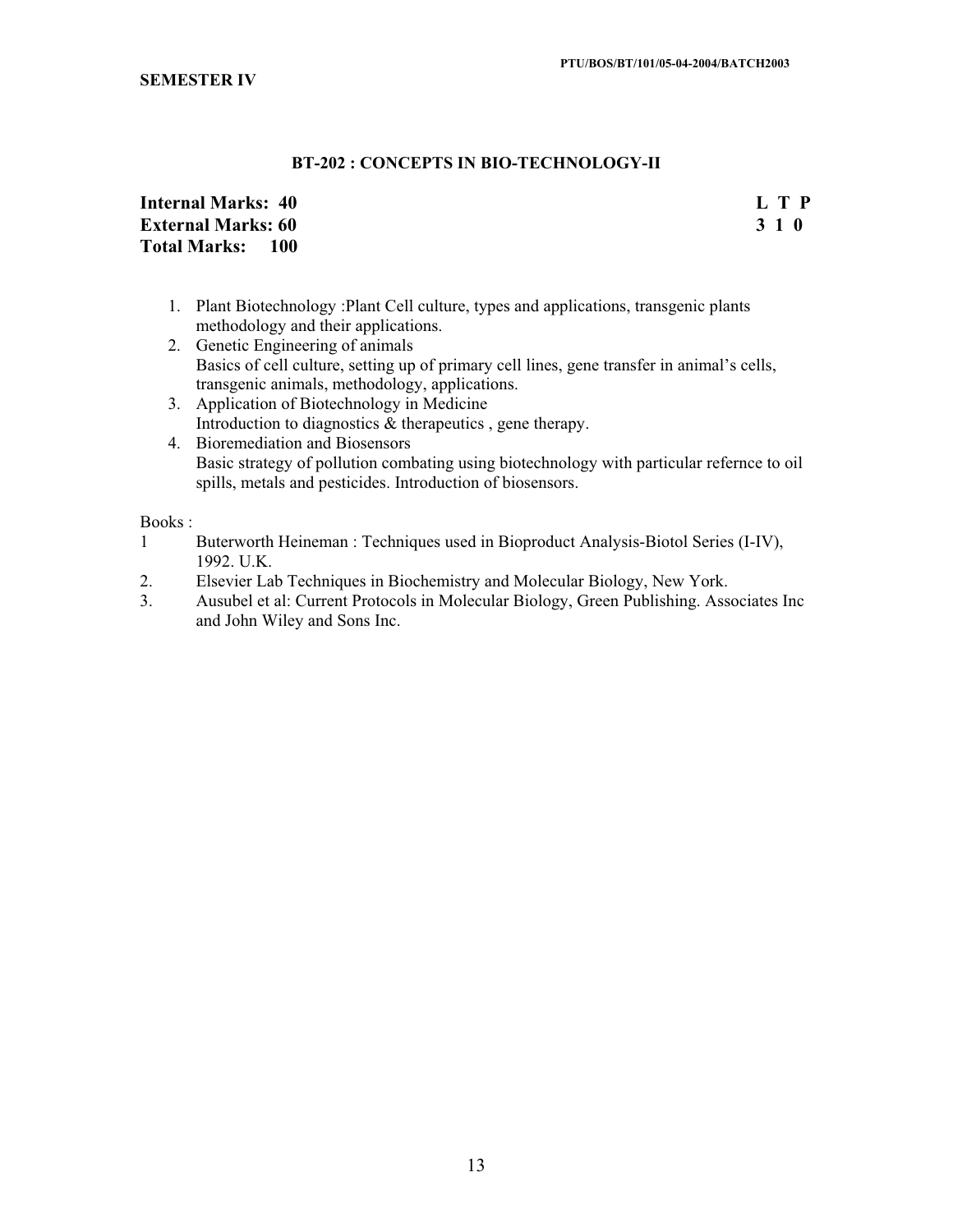**BT-204 INDUSTRIAL MICROBIOLOGY** 

**Internal Marks: 40 L T P External Marks: 60 3 1 0 Total Marks: 100** 

- 1. Industrially important microbes ( E.Coli, Bacillus, Actinomyces, Saceharamyees)
- 2. Preparation of an ideal growth medium for production of biomass and a microbial product.
- 3. Strain improvement by genetic means.
- 4. Culture preservation<br>5. Classification of mic
- 5. Classification of microbial products.
- 6 Microbial fermentations. Introduction to design of fermenters.
- 7 Microbial processes for the production of organic acids, solvents, antibiotics enzymes, polysaccharides, lipids, pigment and aroma.
- 8 Equipments and accessories for industrial processes.
- 9 Microbial enzymes their stability, Enzyme stabilization by selection and genetical engineering protein engineering, reaction environment rebuilding. Chemical modification, intra-molecular cross linking and immobilization, role of enzymes in bioconversions of industrially important compounds.
- 10 Genetically engineered microbes and their regulation : Introduction, their production, limitations and applications.

- 1 M.J. Petezar and E.C.S. (Jr.) Chan, 2000 : Microbiology, Tta McGraw Hill Pub. Co., New Delhi.
- 2 D.D. Bernard, R. Dulbecco, H.N. Eisen, and H.S. Ginsbery , 1990: Medical Microbiology, Harper and Row, New York.
- 3 MK.J. Waites et al ., 2001 : Industrial Microbiology, Blackwell Science Ltd., London.
- 4 Nicklin et al., 2001: Instant Notes in Microbiology, BIOS Scientific Publishers Ltd, U.K.
- 5 G.J. Tortora et al 1995: Microbiology : An introduction, Benjamin/Cummings Pub Co., Inc.B.T.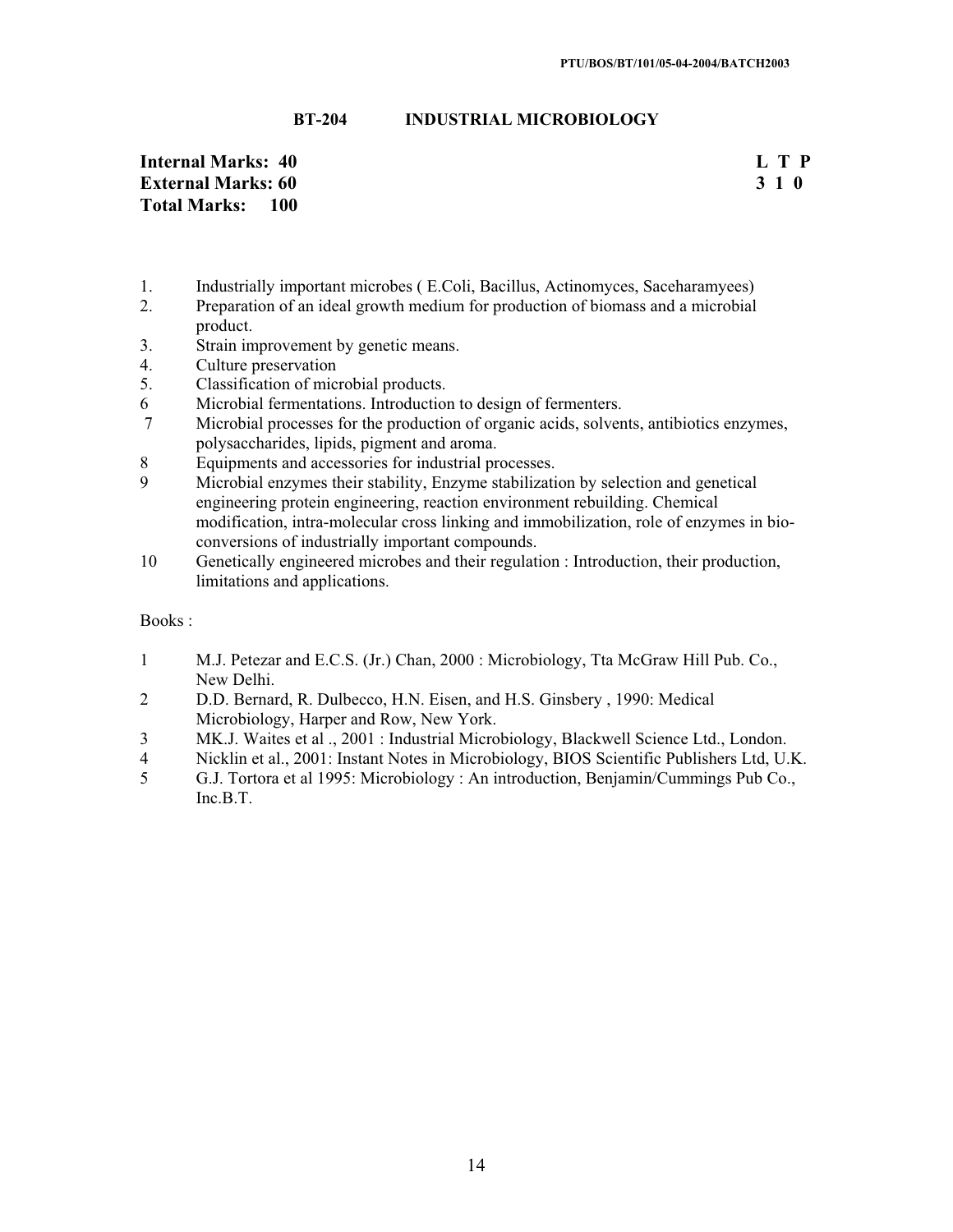# **BT-206 FOOD BIOTECHNOLGY**

# **Internal Marks: 40 L T P External Marks: 60 3 1 0 Total Marks: 100**

- 1. Microbial role in food process operations and production, new proteins foods SCP, muschroom, food yeast's algal proteins, fermentation as a method of preparing and preserving foods.
- 2. Food additives like colouring, flavours and vitamins. Organisms and their use in pickling producing color and flavours , alcoholic beverages and other products.
- 3. Mechanism of enzyme function and reactions in process techniques- starch and sugar conversion process, baking by analysis, deoxygenating and desugaring by glucose oxides, beer mashing and chill- proofing cheese making by protease's and various other enzyme catalytic actions in food processing process wastes- whey, molasses, starch substrates and other food waste for bioconversation to useful products.

- 1. Food Microbiology : W.C. frazier and D.C. Westhofff, Tata McGraw Hill.
- 2. Nature of Enzymology : R.L. Foster
- 3. Biotechnology : P.K. Gupta
- 4. Biotechnology : B.D. Singh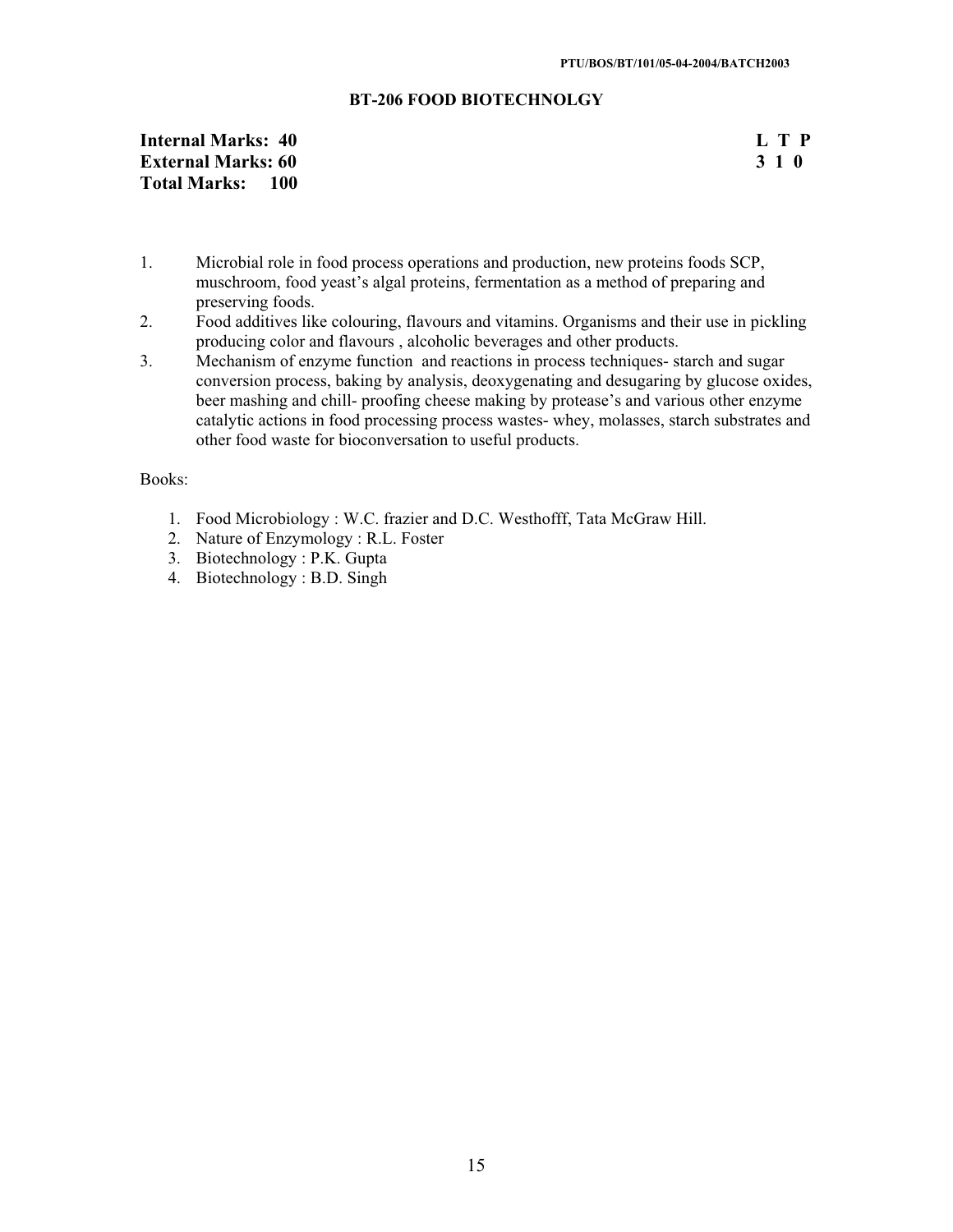# **BT 208 : TRANSPORT PHENOMENA**

# **Internal Marks: 40** L T P<br> **External Marks: 60** 3 1 0 **External Marks: 60 Total Marks: 100**

Transport of momentum, heat and mass by molecular motion- Newton's Law of Viscosity, Fourier's Law of heat conduction, Fick's Law of diffusion.

Transport properties – Viscosity, thermal conductivity and mass diffusivity.

Emphasis on the analogy between momentum, heat and mass transfer with respect to transport mechanism and governing equations.

Development of mathematical models of transfer processes through shell momentum balance, shell energy balance and shell mass balance for solving specific problems of transport of momentum, heat and mass in laminar flow or in solids in one dimensions.

Development of general differential equation of fluids flow, heat transfer and mass transfer and their applications in solving one- dimensional steady and unsteady state problems of momentum, heat and mass transfer.

Inter- phase transport of momentum, heat and mass and dimensionless correlation for each one of them.

Momentum, heat and mass transfer analogies.

- 1. Bird R.B. Stewart, W.E. : Transport Phenomenon (John Wiley & Sons)
- 2. Wiety, J.R. Wilson, R.E. and Wicks C.E. : Fundamental of Momentum heat and Mass Transfer (Jon Wiley & Sons)
- 3. Beeks W.J. and Muttzall : Transport Phenomena (John Wiley & Sons)
- 4. Benett, C.O. and Myers, J.E. : Momentum, Heat and Mass Transfer
- 5. Robsenow, W.M. and Choi, H.Y. : Heat, Mass Transfer and Momentum (PHI)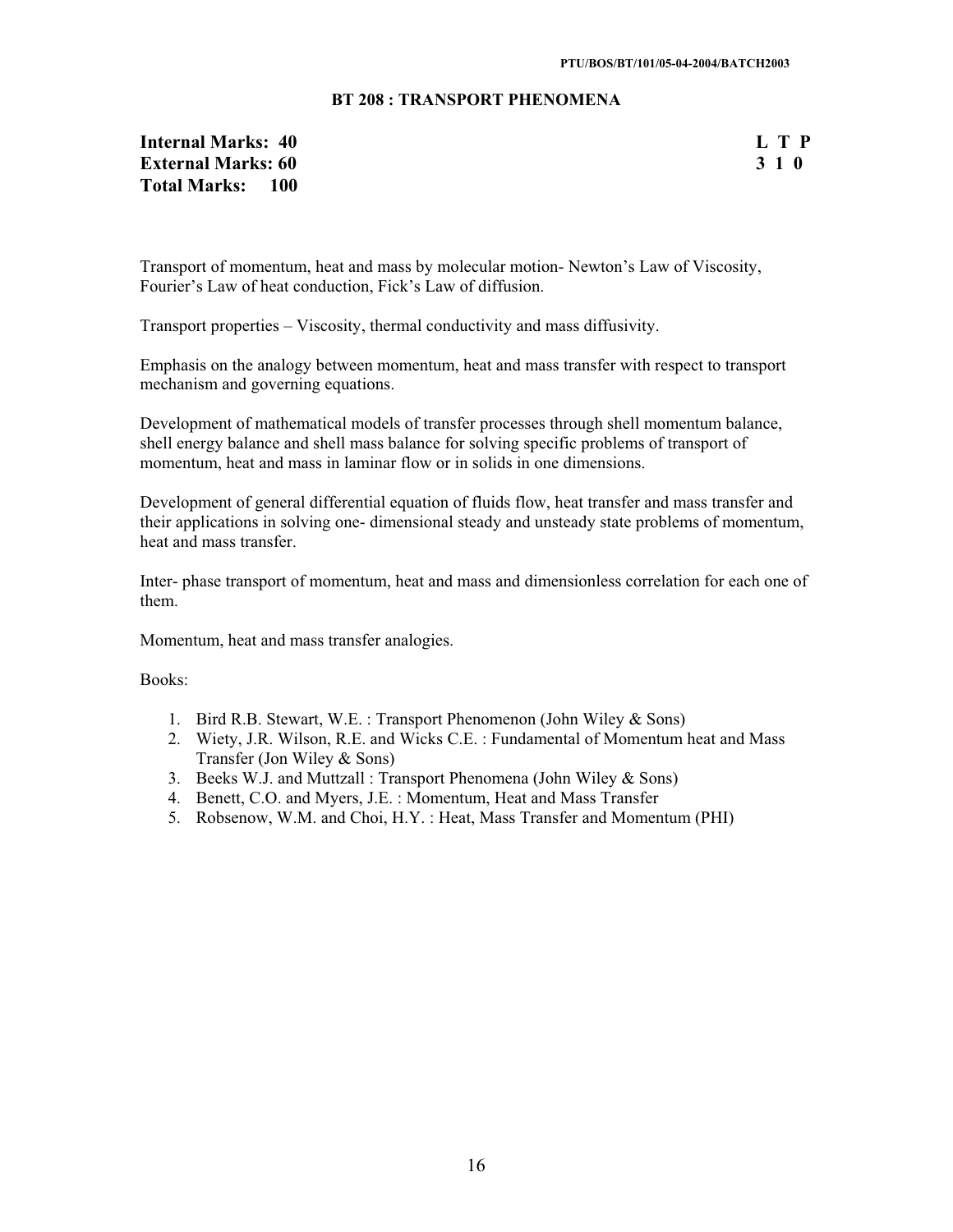# **BT 210: CHEMICAL REACTION ENGINEERING**

# **Internal Marks: 40 L T P External Marks: 60 3 1 0 3 2 3 3 4 6 3 4 5 4 4 4 4 4 5 4 7 4 4 5 4 4 5 4 7 6 4 7 4 5 6 7 7 8 7 7 8 7 7 8 7 7 8 7 8 7 7 8 7 7 8 7 7 8 7 8 7 7 8 7 7 8 7 7 8 7 8 7 7 8 7 7 8 7 7 8 7 7 8 7 7 8 7 7 8 7 7 8 7 7 8 7 7 8 7 7 8 7 Total Marks: 100**

Introduction & Brief review of the Kinetics of Homogeneous reactions Interpretation of rate data from constant volume and constant pressure systems Single ideal reactors Design for single reaction. Thermal characteristics of reactors temperature and pressure effects

Bio- chemical kinetics: Interpretation of bath kinetic data: kinetics of enzymes catalysed reactions in free and immobilized states: Michaelis- Menten equation and its various modifications: Effects of External mass transfer in immobilised enzymes systems: analysis of intraparticle diffusion and reaction: kinetics of substrate utilization, product formation and biomass production: Monod growth model and its various modifications. Structure and unstructured rate models: thermal death kinetics of cells and spores: transport phenomena in bioprocess systems, gas liquid mass transfer in the cellular systems

- 1. Levenspial D : Chemical Reaction Engineering (John Wiley)
- 2. Smith J.M. : Chemical Engineering (McGraw Hill)
- 3. Wales S.M. : Reaction Kinetics for Chemical Engineers (McGraw Hill)
- 4. Denbigh, K. Turner K.G. : Chemical Reactor Theory- An Introduction (Cambridge Press)
- 5. Scott Fogler, H : Elements of Chemical Reaction Engineering (PHI)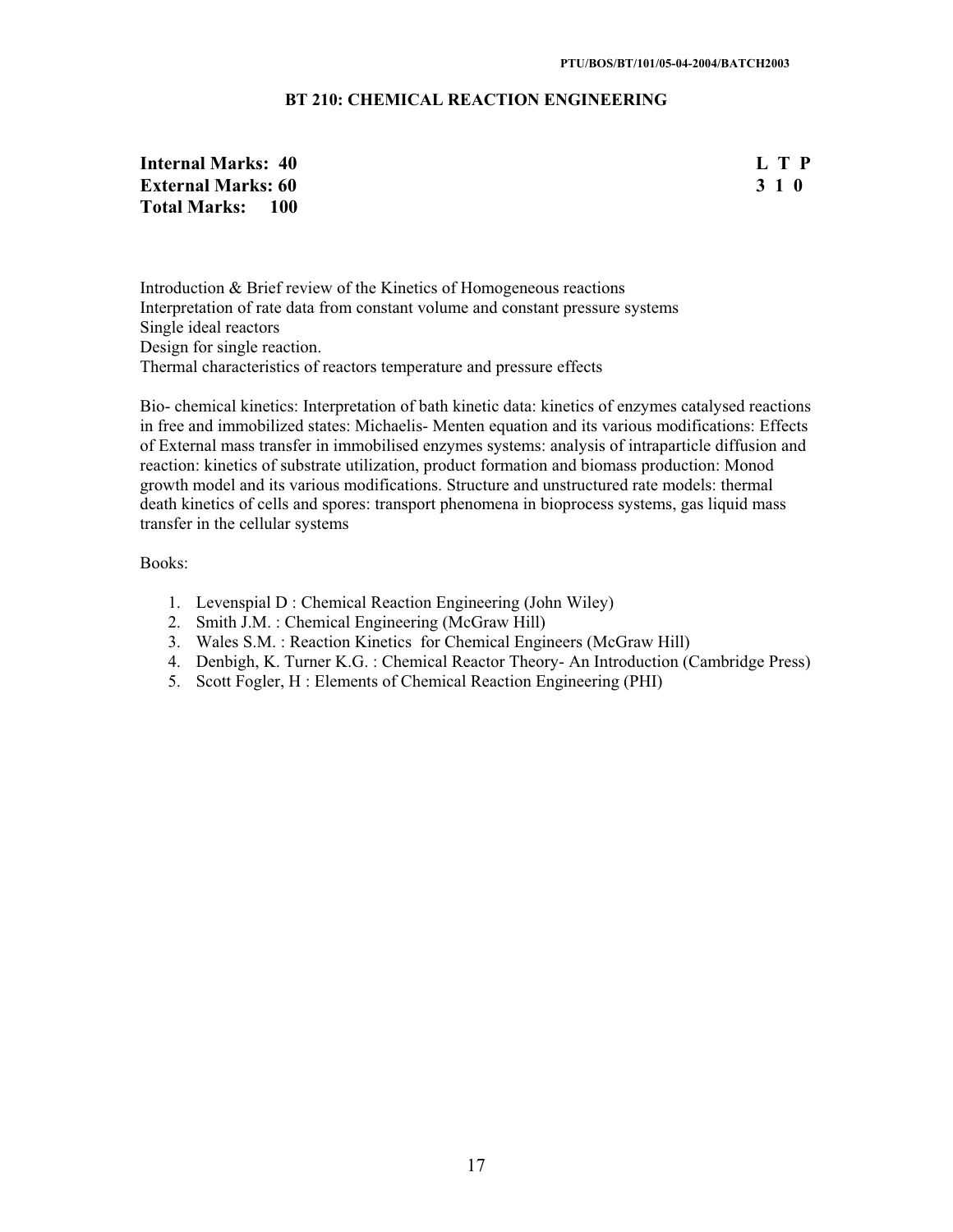# **BT 212 : INTELLECTUAL PROPERTY RIGHT, BIOETHICS AND BIOSAFETY**

# **Internal Marks: 40 L T P External Marks: 60 3 1 0 3 2 3 3 4 6 3 4 5 4 5 4 7 4 7 4 7 4 7 4 7 4 7 7 7 7 8 7 7 8 7 7 8 7 7 8 7 7 8 7 7 8 7 8 7 7 8 7 7 8 7 7 8 7 7 8 7 7 8 7 7 8 7 7 8 7 7 8 7 7 8 7 7 8 7 7 8 7 7 8 7 7 8 7 7 8 7 7 8 7 7 8 7 7 8 7 7 8 Total Marks: 100**

- 1. Introduction : General introduction, Patent claims, the legal decision- making process. Ownership of tangible and intellectual property
- 2. Basic requirement of patentability : Patentable subject matter, novelty and public domain, non obviousness
- 3. Special issue in biotechnological patents: Disclosure requirements, collaborative research, competitive research, plant biotechnology, foreign patents
- 4. Patent Litigation : Substantive aspects of patent litigation, procedural aspects of patent litigation, recent developments in patent system and patentability of biotechnology invention. IPR issues in the Indian context current patent laws.
- 5. Public acceptance issues for Bio tech, case studies/ experience from developing and developed countries. Biotechnology and hunger. Challenges for the Indian, biotechnological research and industries
- 6. The Cartagena protocol on biosafety.
- 7. Biosafety Management: Key to the environmentally responsible use of biotechnology, Ethical implications of biotechnological products and techniques
- 8. Social and ethical implications of biological weapons.
- 9. Good safety practices, GLP Standards, lab contaminants, PI, PH, PHI guidelines

### Books :

Good laboratory and clinical practices by P.A. Carson and N.J. Dent.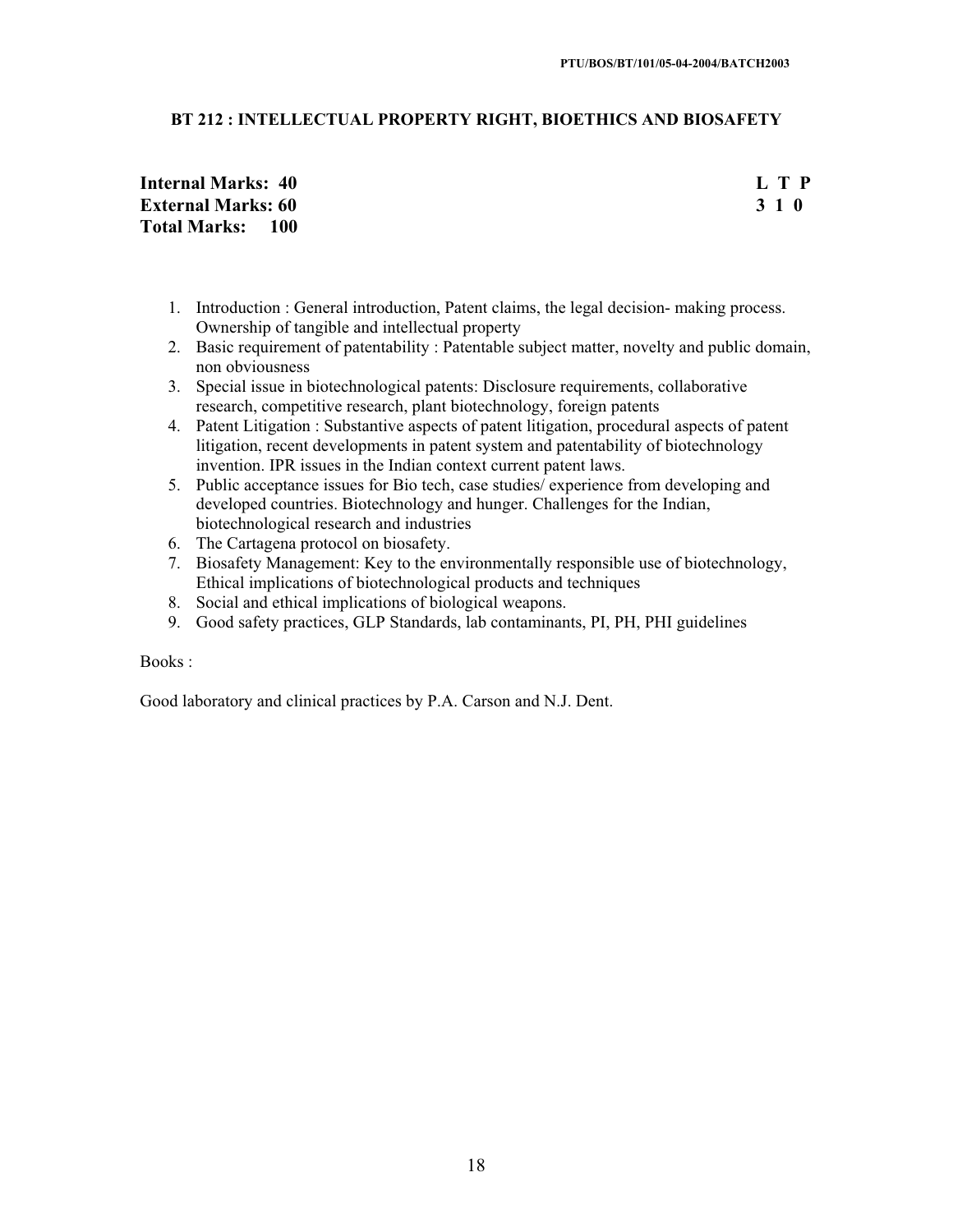# **SEMESTER FIVE**

# **BT-301 GENETIC ENGINEERING**

# **Internal Marks: 40 L T P L T P External Marks: 60 3 1 0 3 2 3 3 4 6 3 4 5 4 4 4 4 4 5 4 7 4 5 4 5 4 7 6 7 7 8 7 7 8 7 7 8 7 7 8 7 7 8 7 7 8 7 8 7 7 8 7 7 8 7 7 8 7 7 8 7 7 8 7 7 8 7 7 8 7 7 8 7 7 8 7 7 8 7 7 8 7 7 8 7 7 8 7 7 8 7 7 8 7 7 8 7 7 8 7 7 8 Total Marks: 100** Introduction

Milestones in Genetic Engineering

Molecular tools and their applications Restriction enzymes, modification enzymes. DNA and RNA markers.

Gen Cloning Vectors. Plasnuds, bacteriophages, phagenmids, cosmids, Artificial chromosomes. Restriction Mapping of DNA fragments and Map Construction, Nucleic Acid Sequencing. Cdna synthesis and Cloning. mRNA, enrichment, reverse transcription, DNA primers, linkers, adaptors and their chemical synthesis, Library construction and screening.

Alternative strategies of gene cloning. Cloning interacting genes-Two and three hybrid systems, cloning differentially expressed genes. Nucleic acid microarmy arrays.

Site-directed Mutagenesis and Protein Engineering.

How to Study Gene Regulation ? DNA transfection, Northern blot, primer extendion, SI mapping. Rnase protection assay. Reporter assays.

Expression Strategies for Heterologous Genes. Vector Engineering and codon optimisation, host engineering. In vitro transcription and translation, expression in bacteria, expression in Yeast , expression in insects and insect cells., expression in mammalian cells, expression in plants.

Processing of Recombinant Proteins Purification and refolding, characterization of recombinant proteins, stabilization proteins

Phage Display

T-DNA and Trnsposon Tagging. Role of gene tagging in gene analysis. T-DNA and transposon tagging , identification and isolation of genes through R-DNA or transposon.

Transgenic and Gene Knockout Technologies, targeted gene replacement, chrokmosome engineering.

Gene Therapy Vector engineering, Strategies of gene delivery , gene replacement/augmentation, gene correct, gene editing, gene regulation and silencing.

- 1 Molecular Biology and Biotechnology by Walker and Gingold, 1991 Royal Society of Chemistry, London.
- 2 Molecular Biology of Gene by Watson.J. et. Al  $(4<sup>th</sup> cd)$ , 1994, Benjamin/Cummings. California, USA.
- 3 Molecular Bilogy of Cell by Alberts, B.et.al 1994, Garland Publishers Inc.
- 4 Recombinant DNA by Watson.J.D. et al, 1993, Scientific American Books, New York.
- 5 Principles of Gene Manipulation by Old, R.W. and Primorose, S.B. 1994 , Blackwell, U.K.
- 6 Recombinant Microbes for Industrial and Agricultural Applications by Murroka, 1.1. 1994, Mercel Dekker, Inc,New York.
- 7 Methods in Gene Technology by Date, J.N., 1994, Jai Press Ltd, London, England.
- 8 Gene Cloning and Manipulation by Christopher Howe , 1995, Combridge University Press.
- 9 Mannual of Industrial Microbiology and Biotechnology A.L. Demain and J.E. Davis . 1999 ASM Press Washington DC.
- 10 Principles of gene manipulation by old R.W and Pimorse S.B. 1994: Blackwell U.K.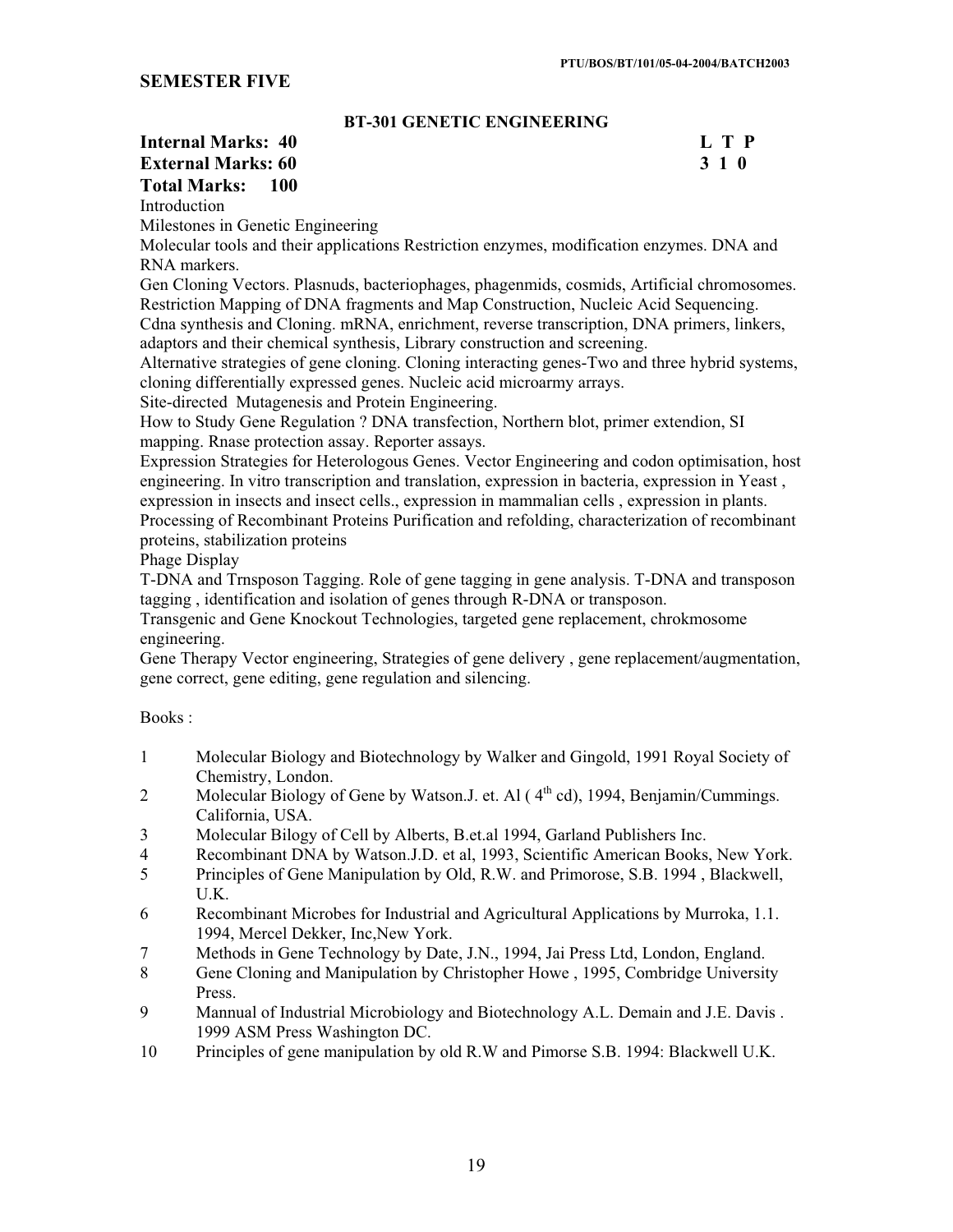# **BT-303 : Immunology and Immunotechnology**

| <b>Internal Marks: 40</b>         | L T P |
|-----------------------------------|-------|
| <b>External Marks: 60</b>         | 3 1 0 |
| <b>Total Marks:</b><br><b>100</b> |       |

Phylogeny of Immune System Innate and acquired immunity. Clonal nature of immunie response Organization and structure of lymphoid organs Nature and Biology of antigents and super antinges Antibody structure and function Antigen-antibody interactions Major histocompatibility complex BCR & TCR, generation of diversity Complement system Cells of the immune system: Hematopoiesis and differentiation, lymphocyle trafficking Bhymphocyts, T-Lymphocytes, Macrophages, Dendritic cells, Natural killer and Lymphokine activated killer cells, Eosinophils, Neutrophils and Mast Cells. Regulation of immune response-Antigen processing and presentation, generation of humoral and cell mediated immune responses Activation of B- and T- lymphocytes, Cytokines and their role in immune regulation, T-cell regulation, MHC restriction, Immunological tolerance Cell mediated cytotoxicity : Mechanism of T cell and NK cell mediated lysis. Antibody dependent cell mediated cytotoxicity, macrophage mediated cytotoxicity. Hypersenstivity Autoimmunity Transplation Immunity to infectious agents ( interacellular parasites, helminthes and viruses) Tumor immunology AIDS and other immunodeficiences. Hybridoma Technology and Monoclonal antibodies ELISA, RIA etc.

Books :

Immunology by Kuby.J. 2003, W.H. Freeman & Co., New York.

Cellular and Molecular Immunology by Abbas A.H. and Lichtman, A.H. and Pober, J.S. 1994 W.B. Saunders and Co. Philadelphia 2<sup>nd</sup> ed USA.

Monocional Antibodies by Ritter, M.A. 1995, Combridge University Press , New York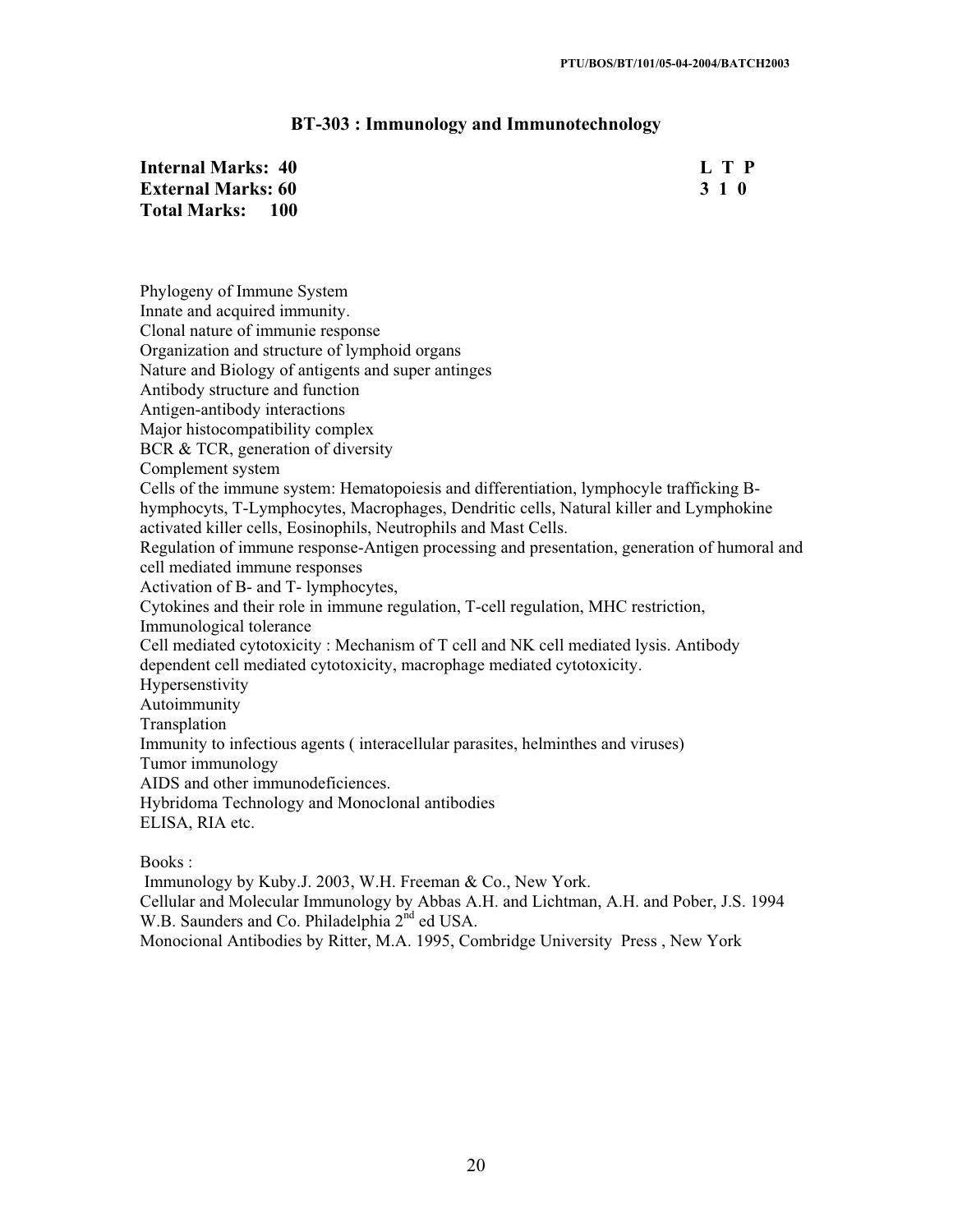# **BT-305 ANIMAL CELL CULTURE AND BIOTECHNOLOGY**

| Internal Marks: 40        | L T P |
|---------------------------|-------|
| <b>External Marks: 60</b> | 310   |
| Total Marks: 100          |       |

Introduction, historical Animal Cell metabolism, regulation and nutritional requirements; Animal cell growth characteristics and kinetics; Primary and secondary cultures. Cell culture in continuous, perfusion and hollow-fibre reactor. Mass transfer in mammalian cell culture ; Scale-up of cell culture processes; case studies. Gene transfer in animal cells and its applications. Contamination and cryo preservation Transgenesis and transgenic animals including live stock. Transgenics as bioreactors. Biotechnology of aquaculture, silkmoth, pest control. Biodiversity characterization, conservation In vitro fertilization Embryo transfer technology Stem cell Biology and Cloning.

Books :

Animal Biotechnology Vol I and II by Griffith and Smith Animal Cell Culture by Freshney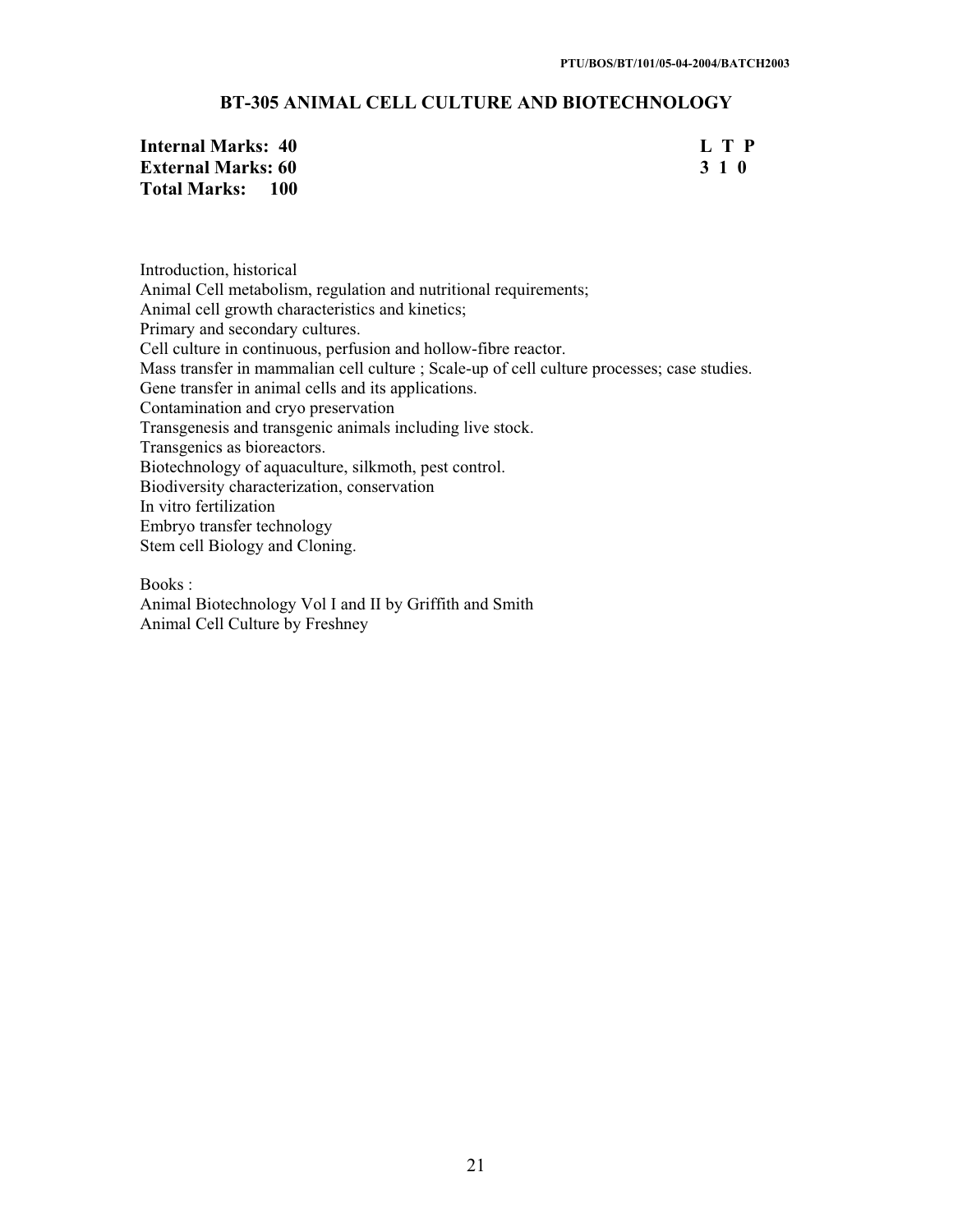# **BT-307: ENZYME ENGINEERING AND TECHNOLOGY**

| Internal Marks: 40        | L T P |
|---------------------------|-------|
| <b>External Marks: 60</b> | 3 1 0 |
| Total Marks: 100          |       |

Introduction and Scope General distinctive features and industrial applications. Enzyme kinetics: single , substrate steady state kinetics King-Altman's method Inhibitors and activators: multi-substrate systems, effect of pH and temperature. Allosteric enzymes. Immobilization of enzymes, advantages, carriers, adsorption , covalent coupling., cross linking and entrapment methods; micro-environmental effect. Mass transfer in enzyme reactors. Steady state analysis of mass transfer and biochemical reaction in enzyme reactors.

- 1 Biotechnology By W.F. Guger and Ginger , 2003 ( Text Book of Industrial Microbiology)
- 2 Biochemical Engineering Fundamentals by J.E. Bailey and P.F. Ollis McGraw Hill Publication.
- 3 Biotechnology Vol 7 by H.J.R. Rehen and H.G. Reed; Beelar Publihers
- 4 Industrial Microbiology and Biotechnology by A.L. Demain and J.E. Davis 1999; ASM Press Washington DC.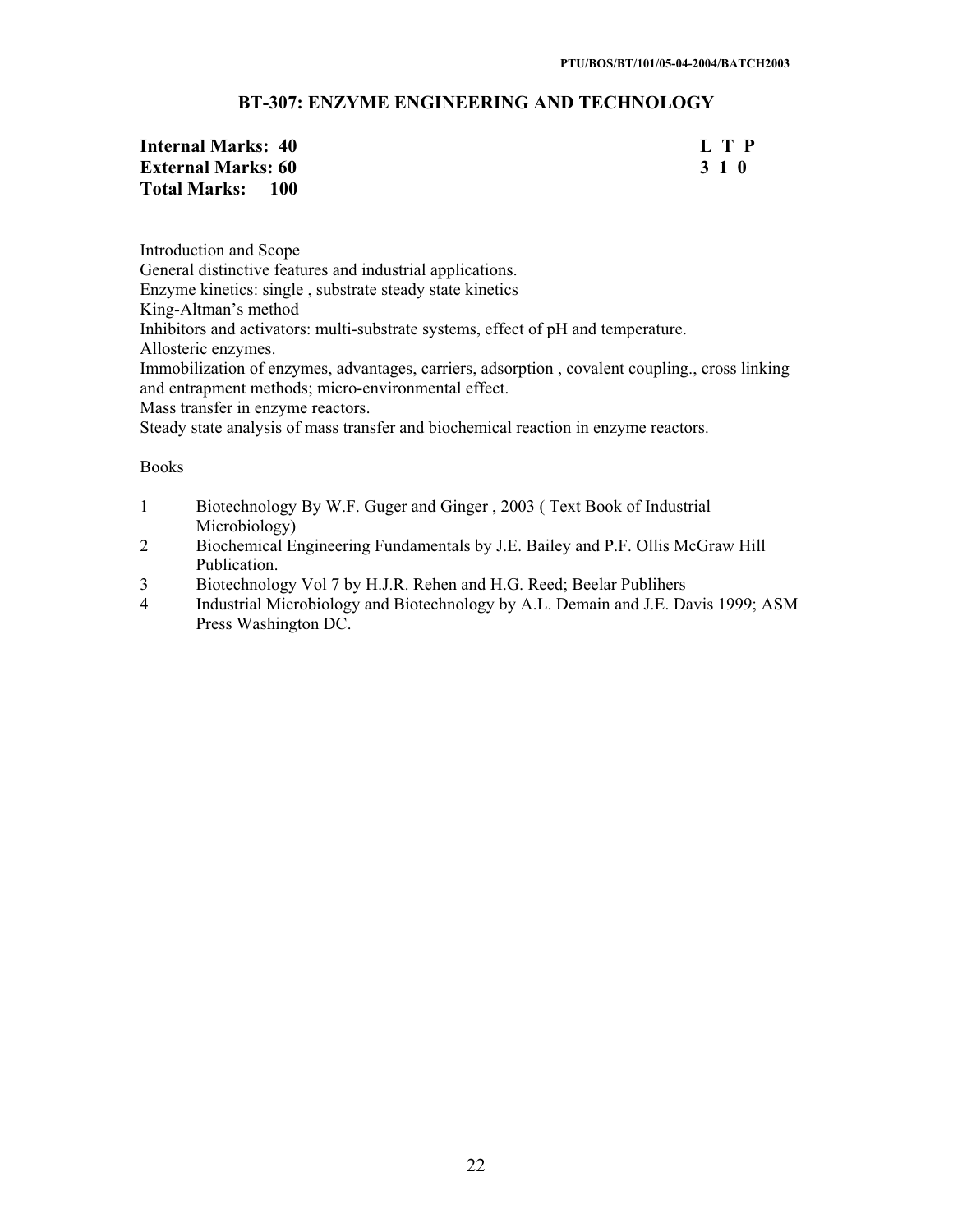# **BT-309 BIOPROCESS ENGINEERING-I**

**Internal Marks: 40** L T P<br> **External Marks: 60** 3 1 0 **External Marks: 60 Total Marks: 100** 

Kinetics of microbial growth Substrate utilization and product formation kinetics, simple structured models. Design and optimisation of fermentation media# Media sterilization , air sterilization aseptic transfer aeration and agitation rheology of fermentation fluids cell cultivation strategies batch, fed-batch and continuous processes scale up and scale down concepts

- 1. Principles of fermentation Technology : By Stainbury and Whitabar, Orgamon Press
- 2. Mannual of Industrial Microbial and Biotechnology A.L. Deermain; J.E. Davis , 19999 ASM Press; Washington D.C.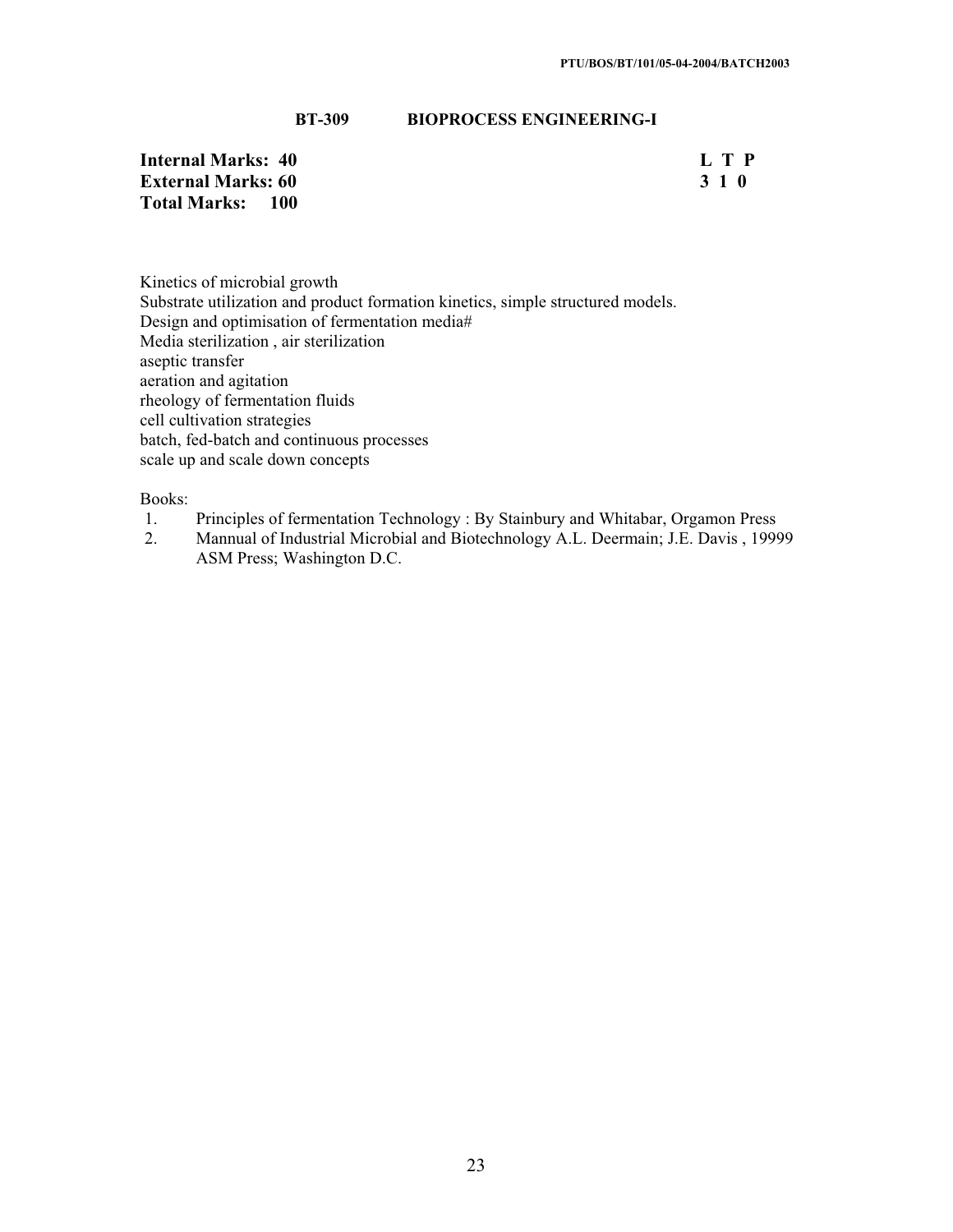# **BT 311 BIOINFORMATICS**

# **Internal Marks: 40 L T P**<br>**External Marks: 60 S 1 O External Marks: 60 Total Marks: 100**

Introduction, internet, intranet and extranet Networking protocols Database management system Commercial application packages Internet resources Biomednet Medicine Protein/Nucleic acid sequence Hybridoma Electronic journals Web Designing operating systems Current trends in information technology

Books :

Bioinformatics : Methods and Protocols by S., Misener and S.A. Krawetz 2000 Humana Press Totona, New Jersy.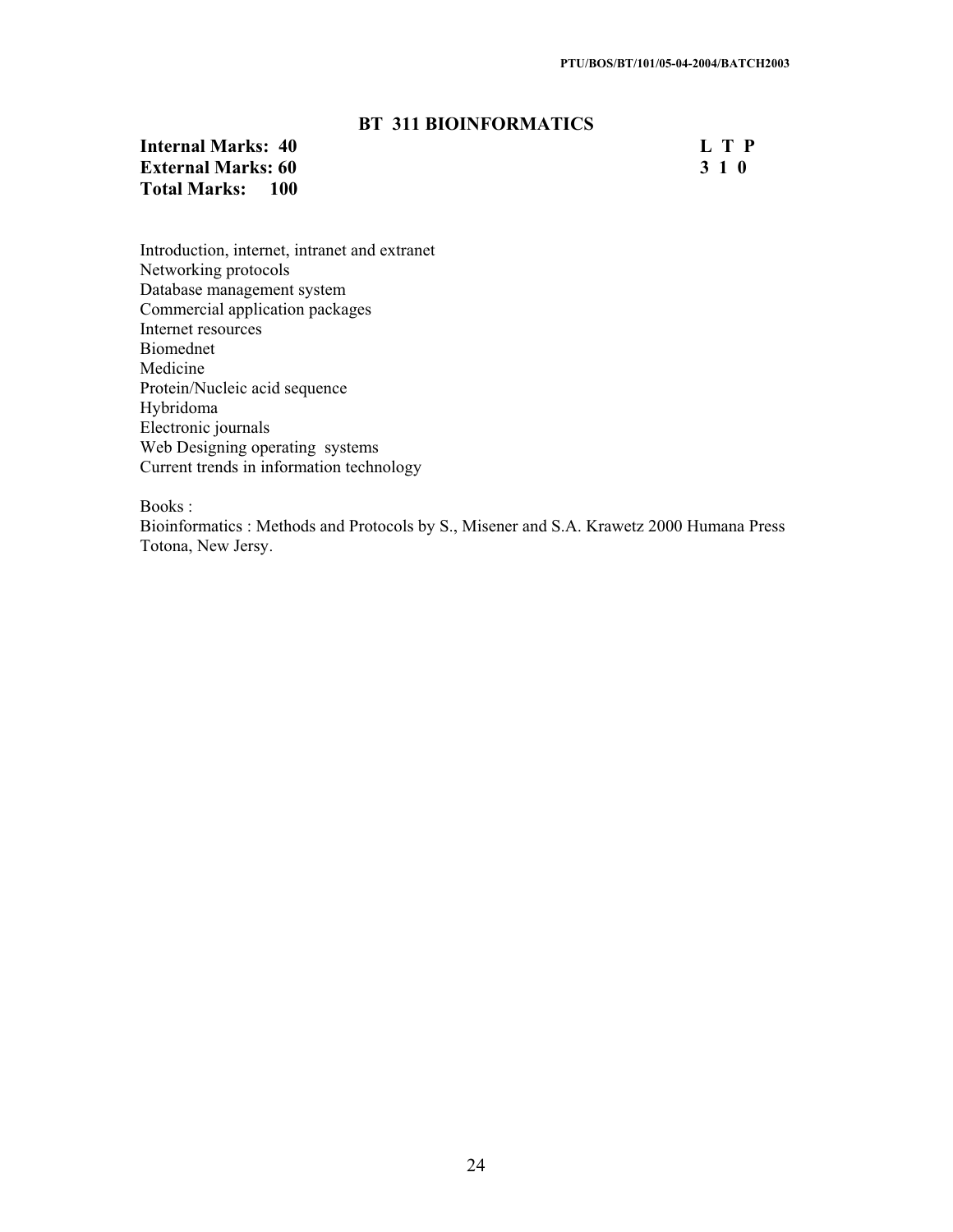# **BT-302 MICROBIAL BIO-TECHNOLOGY**

| <b>Internal Marks: 40</b> | L T P |
|---------------------------|-------|
| <b>External Marks: 60</b> | 3 1 0 |
| <b>Total Marks: 100</b>   |       |

Introduction Microbial diversity and its applications Nao-bacteria : characterization and applications. Microbes as source of macromolecules Novel approaches for antibacterial drug discovery i.e. drug targeting. Manipulation of microbes for the production of enzyme. Insecticides. Polysaccharides Pathogenic islands in bacteria Microorganism in plant biotechnology Microorganisms for bio energy Microbial prodution and importance of i) Bio-Surfactants ii) Oilgenous microbes Metabolic pathway engineering for the production of Antibiotics, alcohol and organic synthesis

Environmental applications for sewage management, degradation of Xenobiotics mineral recovery , removal of heavy metals for aqueous effluent.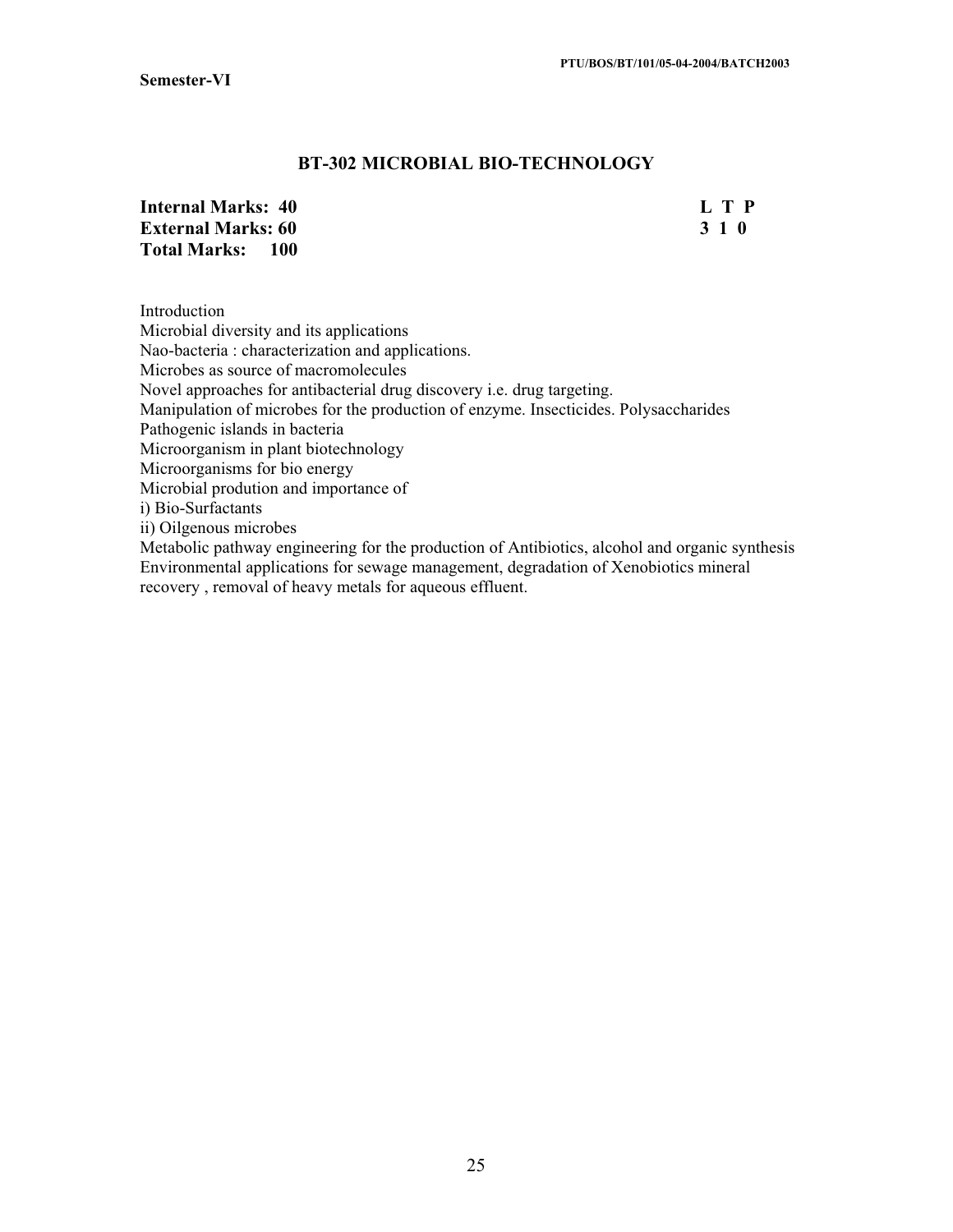# **BT-304 : Plant Cell Culture and Biotechnology**

# **Internal Marks: 40 L T P L T P External Marks: 60 3 1 0 Total Marks: 100**

Conventional Plant Breeding

Introduction to cell and tissue culture, tissue culture as a technique to produce novel plants and hybrids

Tissue culture media ( composition and preparation)

Initiation and maintenance of callus and suspension culture : single cell clones.

Organogenesis : somatic embryogenesis; transfer and establishment of whole plants in soil.

Hoot-up culture ; rapid clonal propagation and production of virus-fee plants

Embryo culture and embryo rescue

Protoplast isolation, culture and fusion : selection of hybrid cells and regeneration of hybrid planst. Symmetric and asymmetric hybrids. Cybrids.

Anther, pollen and ovary culture for production of haploid plants and homozygous lines. Cryopreservation, slow growth and DNA banking for germ plasm conservation.

Plant Transformation Technology : basis of tumour formation, hairy root , features of TI and RI plasmids mechanisms of DNA transfer , role of virulence genes, use of TI and RI as vectors,

binary vectors . Use of 355 and other promoters, genetic markers, reporter genes, use of scaffold. Methods of nuclear transformation , viral vectors and their applications

Multiple gene transfers. Vectors less or direct DNA transfer, particle bombardment,

electroporation, microinjection, transformation of monocots.

Transgene stability and gene silencing.

Application of Plant Transformation for productivity and performance herbicide resistance. Phosphoinothricin, glyphosate, sulfonyl urea, atrazine, insect resistance. Bt genes, Non-Bt like protease inhibitors, alpha amylase inhibitor, virous resistance, coat protein mediated mnucleocapsid gene, disease resistance, chitinase, 1-3 beta glucanase, RIP antifungal proteins , thionins, PR proteins, nematode resistance, abiotic stress, post-harvest losses, long shelf life of fruits and flowers.use of ACC synthase.poly galacturonase. ACC oxidase, male sterlic lines, bar and barnase systems carbohydrate composition and storage. ADP glucose pyrophosphatase. Chloroplast Transformation : advantages vectors, success with tobacco and potato Metabolic Engineering and Industrial Products; Plant secondary metabolites, control mechanisms and manipulation of phenylpropanoid pathway, shikimate pathwayt alkaloids, industrial enzymes biodegradable plastics, polyhydroxybutyrate, therapeutic proteins , lysosomal enzymes, antibodies, edible vaccines, purification strategies , olcosin portioning technology. Molecular Marker-aided Breeding : RFLP maps , linkage analysis, RAPD markers, STS, Microsatellites, SCAR ( sequence characterised amplified regions). SSCP ( single strand conformatonal polymorphism), AFLP, QTL, map based cloning , molecular marker assisted

selection.Arid and semi-arid plant biotechnology

Green House and Green-Home technology.

- 1. J.Hammond, P. McGarvey and V.Yusibov (Eds) Plant Biotechnology Springer Verlag, 2000.
- 2. T-J Fu. G. Singh and W.R. Curtis (Eds) : Plant Cell and Tissue Culture for the production of Food Ingredients kluwer Academics/Plenum Press 1999.
- 3. H.S. Chawla : Biotechnology in crop Improvement . International Book Distributing Company, 1998
- 4. R.J. Henry; Practical Application of Plant Molecular Biology, Chapman and Hall, 1997.
- 5. P.K. Gupta ; Elements of Biotechnology , Rastogi and C. Meerut , 1996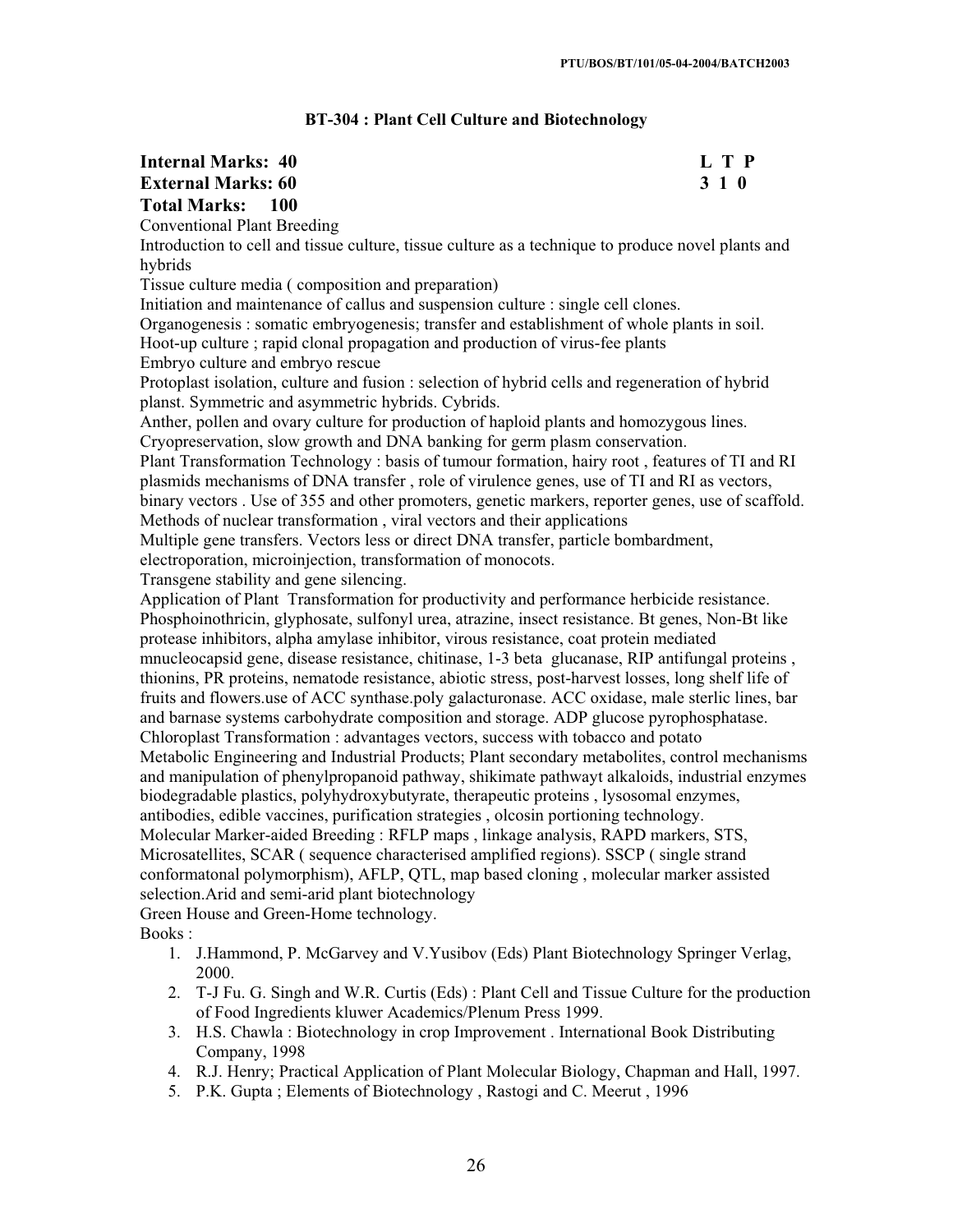# **BT – 306 BIOPROCESS ENGINEERING-II**

# **Internal Marks: 40** L T P<br> **External Marks: 60** 3 1 0 **External Marks: 60 Total Marks: 100**

Analysis of multiple interacting microbial populations. Stability of recombinant cells Physiology of immobilized cells Growth and product formation by recombinant cells Sensors for monitoring bioprocess parameters and biosensors, thermodynamics and stoichimetric aspects of microbial processes. Engineering analysis of metabolic pathways.

Books :

Principles of Fermentation Technology by P.F. Stainbury and Whitaker 1995, Pergamon Press Biochemical Engineering Fundamental by J.E. Bailey and D.F. Ollis McGraw Hill Publications.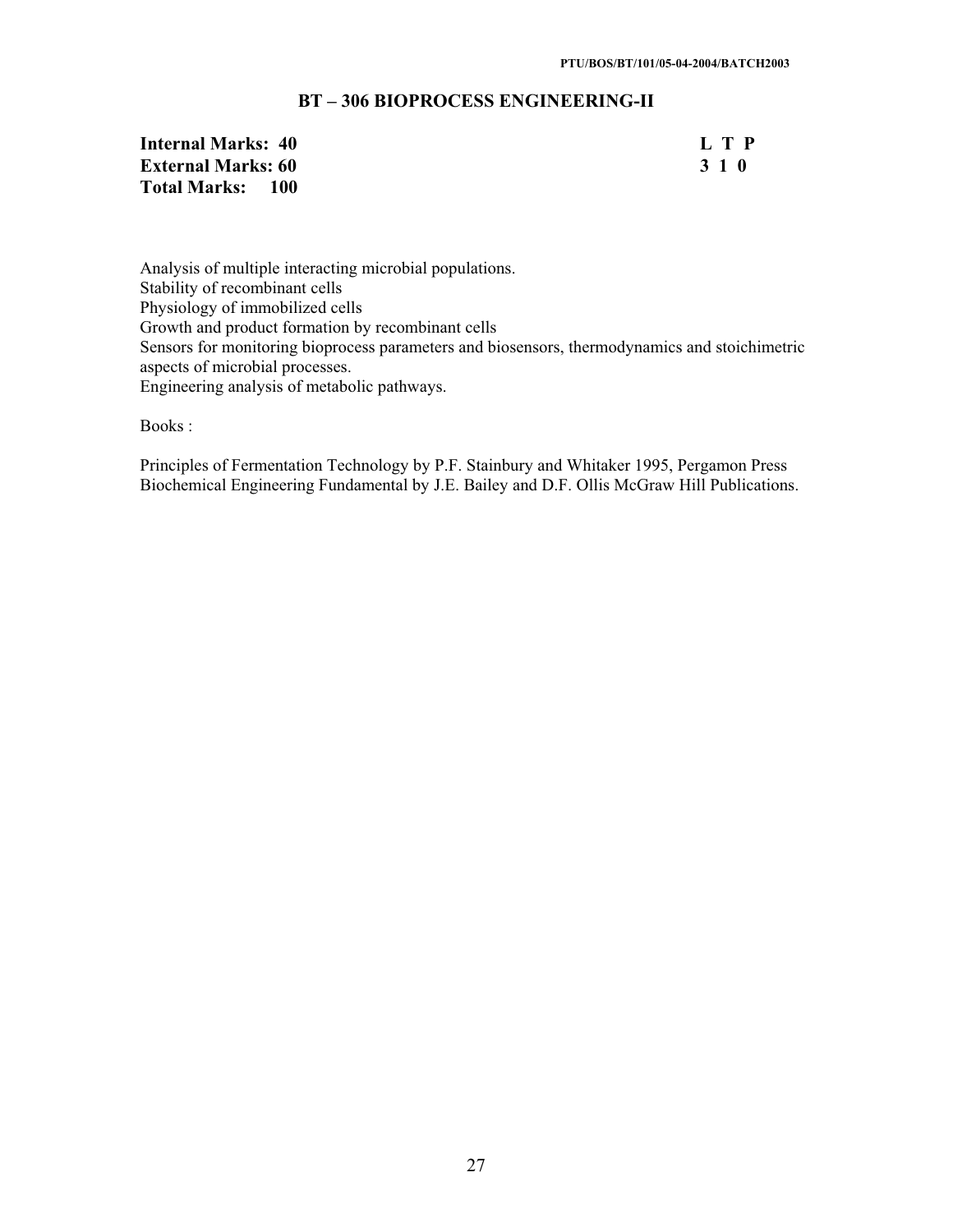## **BT-308 BIOREACTOR DESIGN AND OPERATION.**

**Internal Marks: 40 L T P External Marks: 60 3 1 0 Total Marks: 100** 

Introduction to bioreactors, modelling of bioreactors.

Concept of ideal and non-ideal bioreactor,

Residence time distribution

Stability analysis.

Homogeneous and heterogeneous reactions.

Kinetic analysisof bioreactors; fluidised bed, plug flow reactor, airlift, bubble column, continuous stirred tank reactor,

Unconventional bioreactors; hollow fibre reactor, membrane bioreactor, perfusion reactors. Practical aspects regarding design and operation bioreactors.

Control of bioreactor ; physical , chemical and biological environment of the bioreactor. PID controllers, Kilman filter stranded kilman filter, software sensor, fuzzy and neuro fuzzy controllers.

- 1 Bioprocess Engineering Principles-P.M. Doran, 5<sup>th</sup> ed
- 2 Baily and Olis-Biochemcial Engineering<br>3 Chemical Reactor Engineering-Olivin Sp
- 3 Chemical Reactor Engineering-Olivin Spiel
- 4 Principles of Microbe and cell cultivation-S.Hohn Prit<br>5 Chemical Engineering Vol 5 &  $6 -$ Coulson & Richard
- Chemical Engineering Vol 5  $& 6 -$ Coulson & Richardson
- 6 Perr's Chemical Engineering Handbook,  $7<sup>th</sup>$  ed, R.H. Perry and D.W. Green
- 7 Bioreactor Design and Product Yield Biotol. Mijnbeck, Oosterhuis Siebel Oths, Butterworth publications.
- 8 Biochemical Engineering Fundaments by J.E. Bailey and D.F. Ollis McGraw Hill Publication, 1986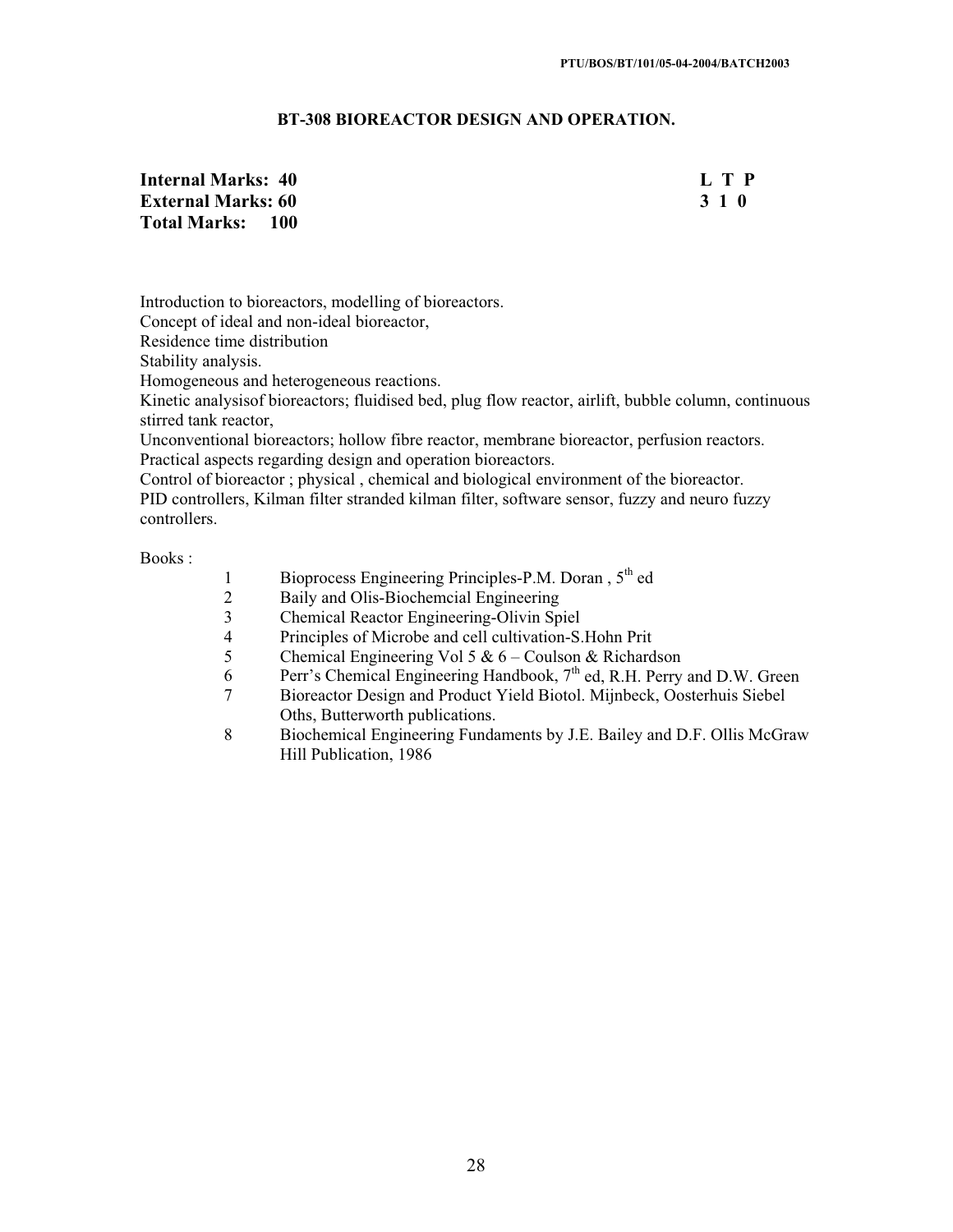#### **CE-216 ENVIRONMENTAL SCIENCE**

# **Total Marks: 100**

# **Internal Marks: 40 L T P L T P External Marks: 60 3 1 0 3 2 3 3 4 6 3 4 5 4 4 4 4 4 4 5 4 4 5 4 4 5 4 5 4 6 4 5 6 7 6 7 7 8 4 7 6 7 7 8 7 7 8 7 8 7 7 8 7 7 8 7 7 8 7 7 8 7 7 8 7 7 8 7 7 8 7 7 8 7 7 8 7 7 8 7 7 8 7 7 8 7 7 8 7 7 8 7 7 8 7 7 8 7 7 8 7 7**

#### **Unit 1 : The Multidisciplinary nature of environmental studies**

Definition, scope and importance

Need for public awareness.

#### **Unit 2 : Natural Resources :**

#### **Renewable and non-renewable resources :**

Natural resources and associated problems.

- a) Forest resources : Use and over-exploitation, deforestation, case studies. Timber extraction, mining, dams and their effects on forests and tribal people.
- b) Water resources : Use and over-Utilization of surface and ground water, floods, drought, conflicts and water, dams-benefits and problems.
- c) Mineral resources : Use and exploitation, environmental effects of extracting and using mineral resources, case studies.
- d) Food resources : World food problems, changes caused by agriculture and overgrazing, effects of modern agriculture, fertilizer-pesticide problems, water logging, salinity, case studies.
- e) Energy resources : Growing energy needs, renewable and non renewable energy sources, use of alternate energy sources. Case studies.
- f) Land resources : Land as a resource, land degradation, man induced landslides, soil erosion and desertification.
	- Role of an individual in conservation of natural resources.
	- x Equitable use of resources for sustainable lifestyles.

#### **Unit 3 : Ecosystems**

- Concept of an ecosystem.
- Structure and function of an ecosystem.
- Producers, consumers and decomposers.

(2 Lectures)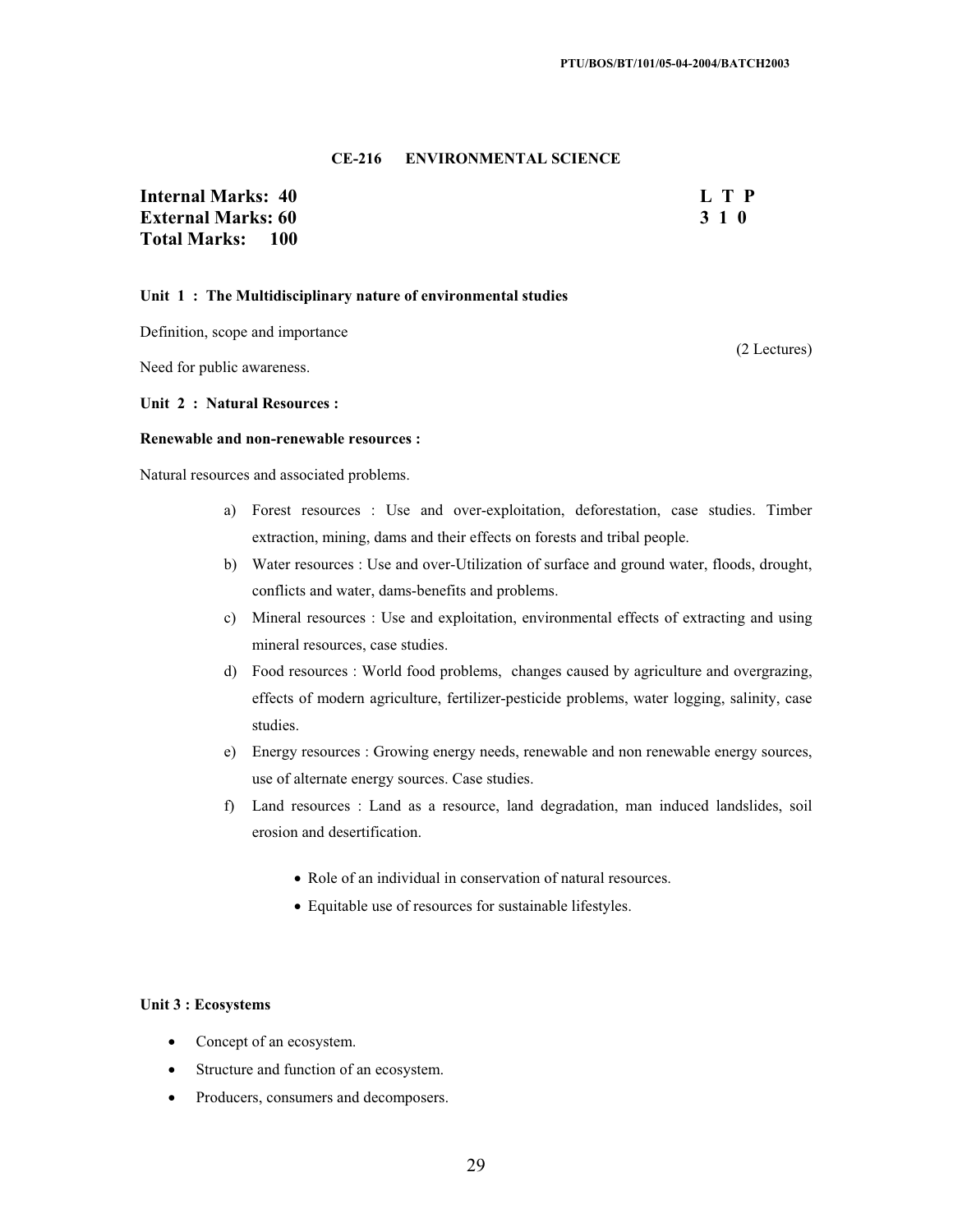- Energy flow in the ecosystem.
- Ecological succession.
- Food chains, food webs and ecological pyramids.
- Introduction, types, characteristic features, structure and function of the following ecosystem :
	- a. Forest ecosystem
	- b. Grassland ecosystem
	- c. Desert ecosystem
	- d. Aquatic ecosystems (ponds, streams, lakes, rivers, oceans, estuaries)

(6 lectures)

#### **Unit 4 : Biodiversity and its conservation**

- $\bullet$  Introduction Definition : genetic, species and ecosystem diversity.
- Biogeographical classification of India
- Value of biodiversity : consumptive use, productive use, social, ethical, aesthetic and option values
- Biodiversity at global, National and local levels.
- India as a mega-diversity nation
- Hot-spots of biodiversity.
- Threats to biodiversity : habitat loass, poaching of wildlife, man-wildlife conflicts.
- Endangered and endemic species of India
- Conservation of biodiversity : In-situ conservation of biodiversity.

#### **Unit 5 : Environmental Pollution**

#### **Definition**

- Causes, effects and control measures of :-
- a. Air pollution
- b. Water pollution
- c. Soil pollution
- d. Marine pollution
- e. Noise pollution
- f. Thermal pollution
- g. Nuclear hazards
	- Solid waste Management : Causes, effects and control measures of urban and industrial wastes.
	- Role of an individual in prevention of pollution.
	- Pollution case studies.
	- Disaster management : floods, earthquake, cyclone and landslides.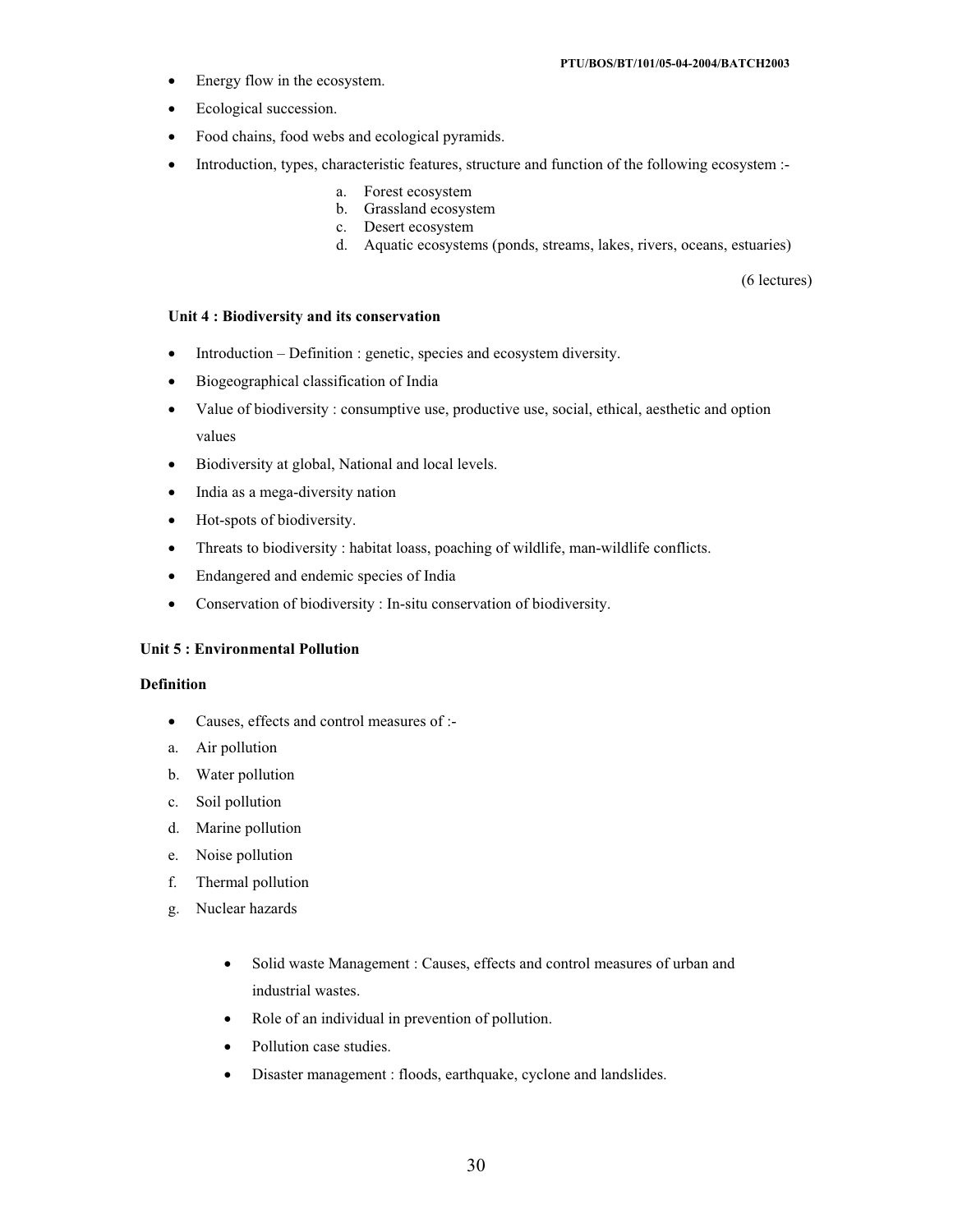#### **Unit 6 : Social Issues and the Environment**

- From Unsustainable to Sustainable development
- Urban problems related to energy
- Water conservation, rain water harvesting, watershed management
- Resettlement and rahabilitation of people ; its problems and concerns. Case studies.
- Environmental ethics : Issues and possible solutions.
- Climate change, global warming, acid rain, ozone layer depletion, nuclear accidents and holocaust. Case studies.
- Wasteland reclamation.
- Consumerism and waste products.
- Environment Protection Act.
- Air (Preventation and Control of Pollution) Act.
- Water (Prevention and control of Pollution) Act
- Wildlife Protection Act
- Forest Conservation Act
- Issues involved in enforcement of environmental legislation.
- Public awareness.

### **Unit 7 : Human Population and the Environment**

- Population growth, variation among nations.
- Population explosion Family Welfare Programme.
- Environment and human health.
- Human Rights.
- Value Education.
- $\bullet$  HIV / AIDS
- Women and Child Welfare.
- Role of Information Technology in Environment and human health.
- Case Studies.

### **Unit 8 : Field work**

- Visit to a local area to document environmental and river forest grassland hill mountain.
- $\bullet$  Visit to a local polluted site Urban / Rural / Industrial / Agricultural
- Study of common plants, insects, birds.
- Study of simple ecosystems-pond, river, hill slopes, etc. (Field work Equal to 5 lecture hours)

#### (7 lectures)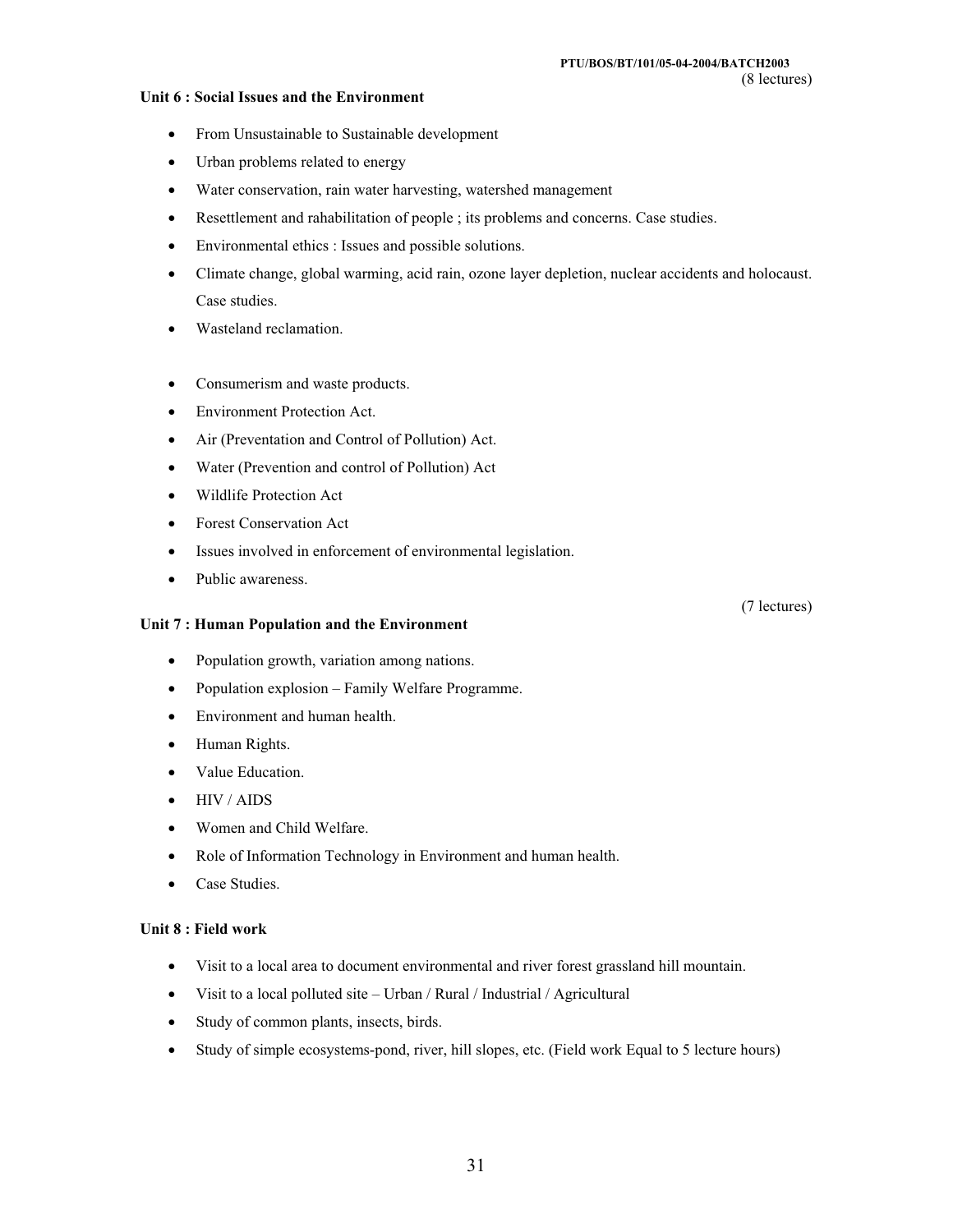**BT-310 Down Stream Processing** 

| <b>Internal Marks: 40</b> | L T P |
|---------------------------|-------|
| <b>External Marks: 60</b> | 3 1 0 |
| <b>Total Marks: 100</b>   |       |

|                      | L            | P            |
|----------------------|--------------|--------------|
| $\blacktriangleleft$ | $\mathbf{1}$ | $\mathbf{0}$ |

**Introduction:** Characteristics of biosphere, An overview of Biosphere

Separation of cells and other insoluble from fermented broth, filtration and centrifugation (batch, continuous). Designing of centrifuges for desired product of desired capacity.

**Cell Distruction: Physical methods-** osmotic shock, grinding with admissive solid shear, liquid shear.

**Chemical Methods:** Alkali Reagents, enzymatic Methods.

**Product Isolation:** Adsorption- desorption process, liquid-liquid extraction, aqueous two plane extraction, precipitation methods using ammonium sulphate organic solvents.

**Membrane base separation**: Microfiltration, Ultrafiltration dialysis, reverse osmosis.

Electrophoresis and chromatography principles of product purification: different electrophoresis techniques viz. isoelectric focusing, charomatographic techniques viz paper gel filtration, ion exchange, hydrophobic interaction, affinity, GLC, HPLC, Product Polishing crystallisation and drying.

- 1. Bailly & Ollis Biochemical Engg. Academics Press.
- 2. H.Gunzler- Handbook of Analytic Techniques Wiley publications
- 3. H.J. Rehm and G.Reed, Biotechnology- Vol, 3,4,5 verlar Publishers
- 4. Humphrey, Aiba and Miller, Biochemical Engg. Academics Press.
- 5. Murray Moo- young comprehensive biotechnology, Vol. LI latest ed, Pergan Publishers.
- 6. Product Recovery in Bioprocc. Technology, Heinemann, Butterworth Publication.
- 7. Stanburry and Whitteker, Principles of Fermentation Technology, Pergamon Press
- 8. Westermerier- Electrophoresis in Practice, Wiley Publications
- 9. Willard e. al, International Methods of Analysis- CBS publication
- 10. Wilson and Golding, A Biologist's Guide to Principles and techniques of Practical Biochemistry Cambridge university Press.
- 11. Principles of Fermentation Technology by P.F. Stanbury, A Whitekar and S. J Hall, 1997, Aditya Books (p) Ltd. New Delhi.
- 12. Biotechnology by Rehm and Reed Vol. 7(a)
- 13. Comprehensive Biotechnology By Murray Moo Young.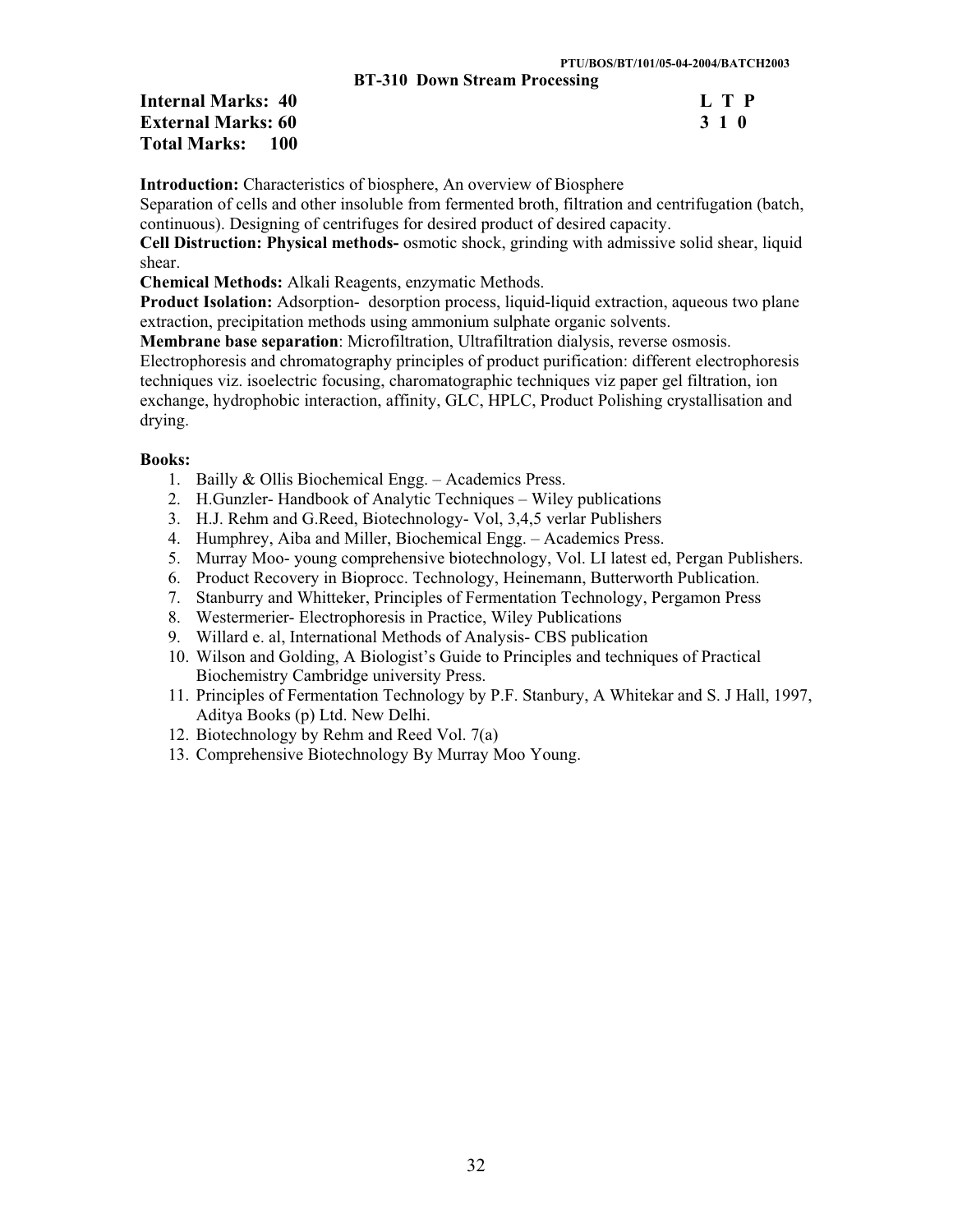| <b>Internal Marks: 60</b>    | L T P |
|------------------------------|-------|
| <b>External Marks: 40</b>    | 008   |
| <b>Total Marks:</b><br>- 100 |       |

#### **BT 404 Enzyme Catalysed Organic Synthesis**

| Internal Marks: 40        | L T P |
|---------------------------|-------|
| <b>External Marks: 60</b> | 310   |
| Total Marks: 100          |       |

- 1. Biocatalysis- Definition of biocatalysis; chirality and biological activity advantages and disadvantages of biocatalysis over chemical catalysis.
- 2. Different types of biocatalysis; microbial, enezmatic and immobilized system of biocatalysis; current industrial biocatalysis with different enzymes.
- 3. Stereoselective biocatalysis for synthesis of chiral pharmaceutical intermediates such as synthesis of ACE inhibitors; definition, mode of action of inhibitors; recent developments, synthesis of anticholesterol drugs by biocatalytic routes, calcium channel blocking drugs, potassium channel openers, antiviral etc.
- 4. Immobilized enzymes for biocatalysis.
- 5. Industrial processes: comparing different approaches.

#### **Practical**:

Use of microorganisms/ enzymes for the synthesis of chirally pure compounds (drug/drug intermediates). Optimization of the reaction conditions. Product identification using different analytical techniques.

- 1. Andreas S. Bommarius, Bettina R. Riebel. Biocatalysis: Fundamentals & Applications, Wiley VCH, 2004.
- 2. Lawrence P. Wackett and C. Douglas Hershberger Biocatalysis and Biodegradation: Microbial Transformation of Oraganic Compounds. ASM Press, Washington DC, 2001.
- 3. Stanley M. Roberts, Nicholas J. Turner, Andrew J. Willets, Michael K. Turner. Introduction to Biocatalysis: Using Enzymes and Microgansims, Cambridge University Press, 1995.
- 4. Sheldon, R.A., Porskamp, P., and Ten Hoeve, W. Advantages and Limitations of Chemical Optical Resolution, in *Biocatalysis in Organic Synthesis*, Tramper, J., Van der Plas, H.C., and Linko, P. (Eds.) Elsevier, Amsterdam, 1985.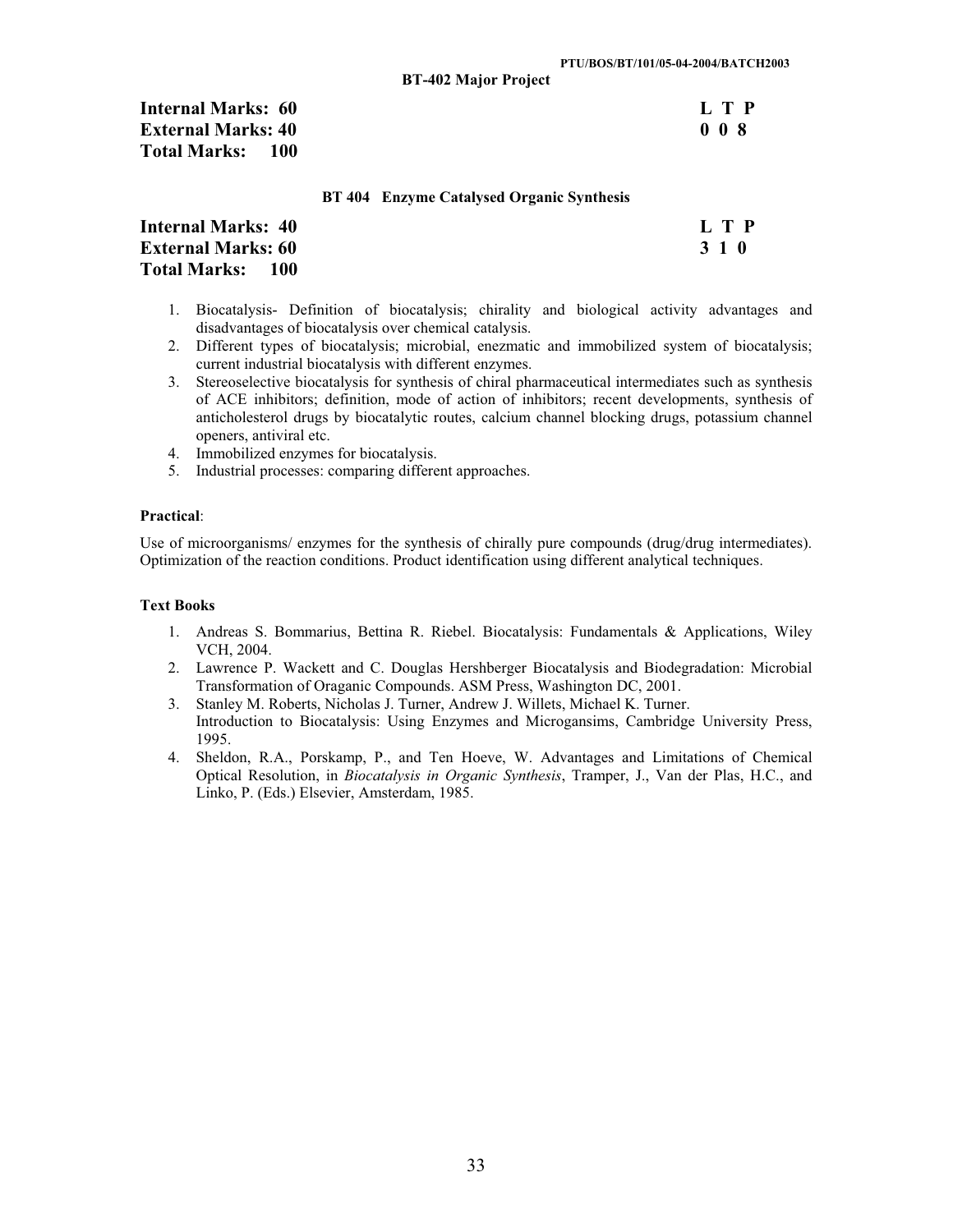#### **PTU/BOS/BT/101/05-04-2004/BATCH2003 BT-406 Project Management and Entrepreneurship**

# **Internal Marks: 40** L T P<br> **External Marks: 60** 3 1 0 **External Marks: 60 Total Marks: 100**

- 1. Forms of Project Organization, project planning, project control, human aspects of project management, pre-requisites for successful project implantation, project management, international project management.
- 2. Network techniques for project management, development of project network, time estimation, determination of critical path, scheduling when resources and limited, PERT and CPM models, network cost-system.
- 3. Brief outline of social cost benefit analysis: rationale, UNIDO and Little Mirrlees approaches, UNIDO-IDCAS Manual, shadow prices and conversion factors.
- 4. Entrepreneurship: Need, scope and philosophy, Creativity and Entrepreneurship.
- 5. Entrepreneurship competencies and traits, factors affecting Entrepreneurship development.
- 6. Entrepreneurship- a function of innovation, the achievement motive in economic growth, theory of social change, family structure, migration & enterprise entrepreneurship.
- 7. Introduction to entrepreneurship and intrapreneurship. Barriers to entrepreneurship community and entrepreneurship function of entrepreneurship, classification of entrepreneurship.

- 1. Peter F Drucker. Innovation and Entrepreneurship. Harper & Row, 1985.
- 2. Prasana Chandra- Prjects: Preparation Appraisal and Superimplementation. Tata McGraw-Hill Co. Ltd.
- 3. J.D.West & F.K. Levy. A management guide to PERT/CPM, Prentice Hall, India.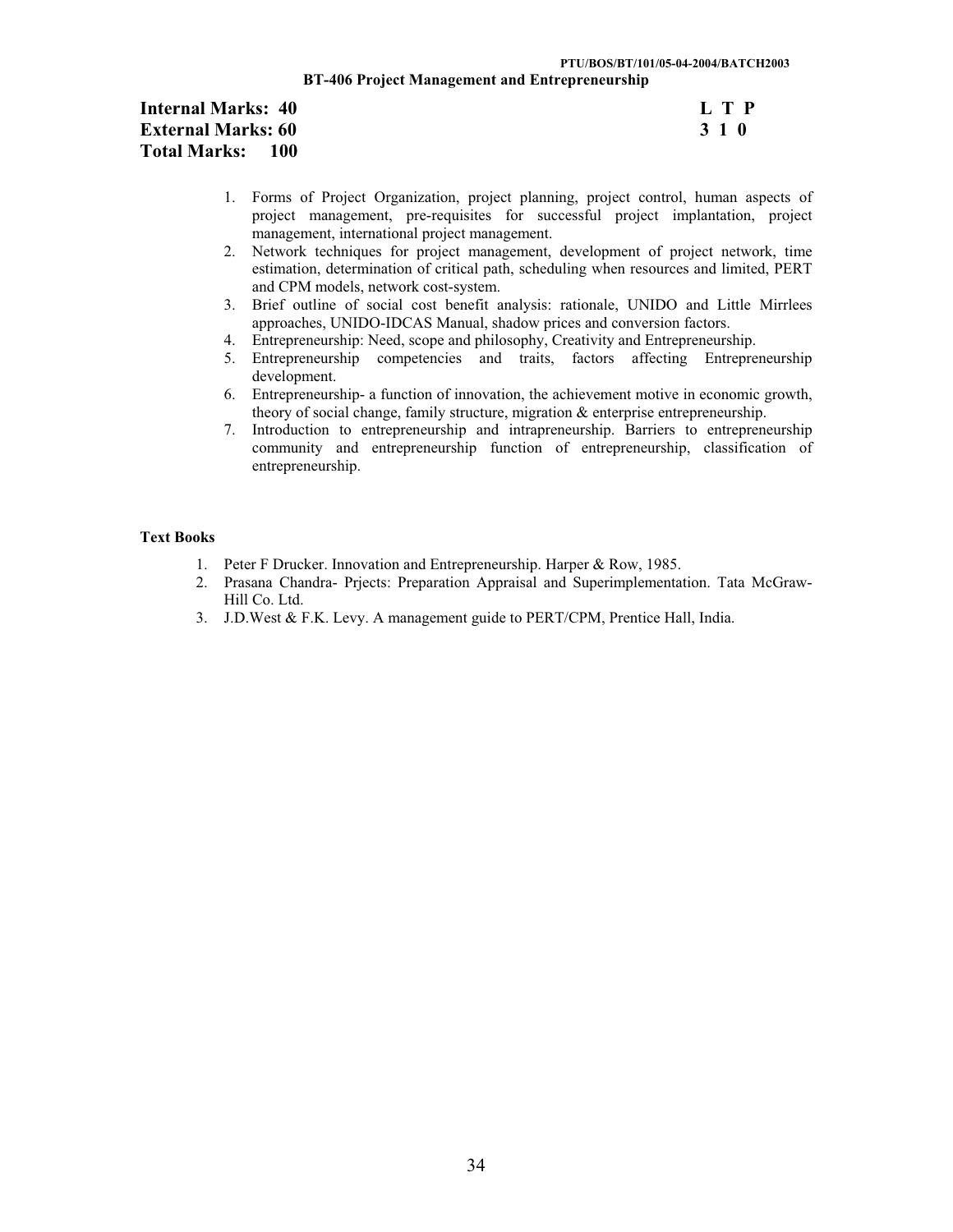# **Internal Marks: 40 External Marks: 60 Total Marks: 100**

| Ι. |       | $T$ P |
|----|-------|-------|
|    | 3 1 O |       |

- 1. Types of kinetic model; Data smoothing and analysis.
- 2. Mathematical representation of bioprocess; parameter estimation; numerical integration techniques; parameter sensitivity analysis; statistical validity.
- 3. Discrimination between two models. Physiological state markers and its use in the formulation of a structured model.
- 4. Development of compartment and metabolic pathway models for intracellular state estimation.
- 5. Dynamic simulation of batch, fed-batch steady and transient culture metabolism; Numerical optimization of Bioprocesses using Mathematical models.

### **Praticals:**

To design mathematical models from the provided data.

- 1. John Ingham, Irving J. Dunn, Elmar Heinzle & J.E. Prenosil. Chemical Engineering Dynamics: Modelling with PC Simulation (2nd Edition). Wiley-VCH, 2000.
- 2. Jonathan B. Snape, Irving J. Dunn Ingham & J.E. Prenosil. Dynamics of Environmental bioprocesses: Modelling and Simulation. Wiley-VCH, 1995.
- 3. Dieter Behrens & P. Kramer (Eds.). Bioreactors, Downstream Processing, Process and Reactor Modelling and Bioprocesses. Wiley-VCH, 1988.
- 4. Dunn. Biological Reaction Engineering. John Wiley & Sons Inc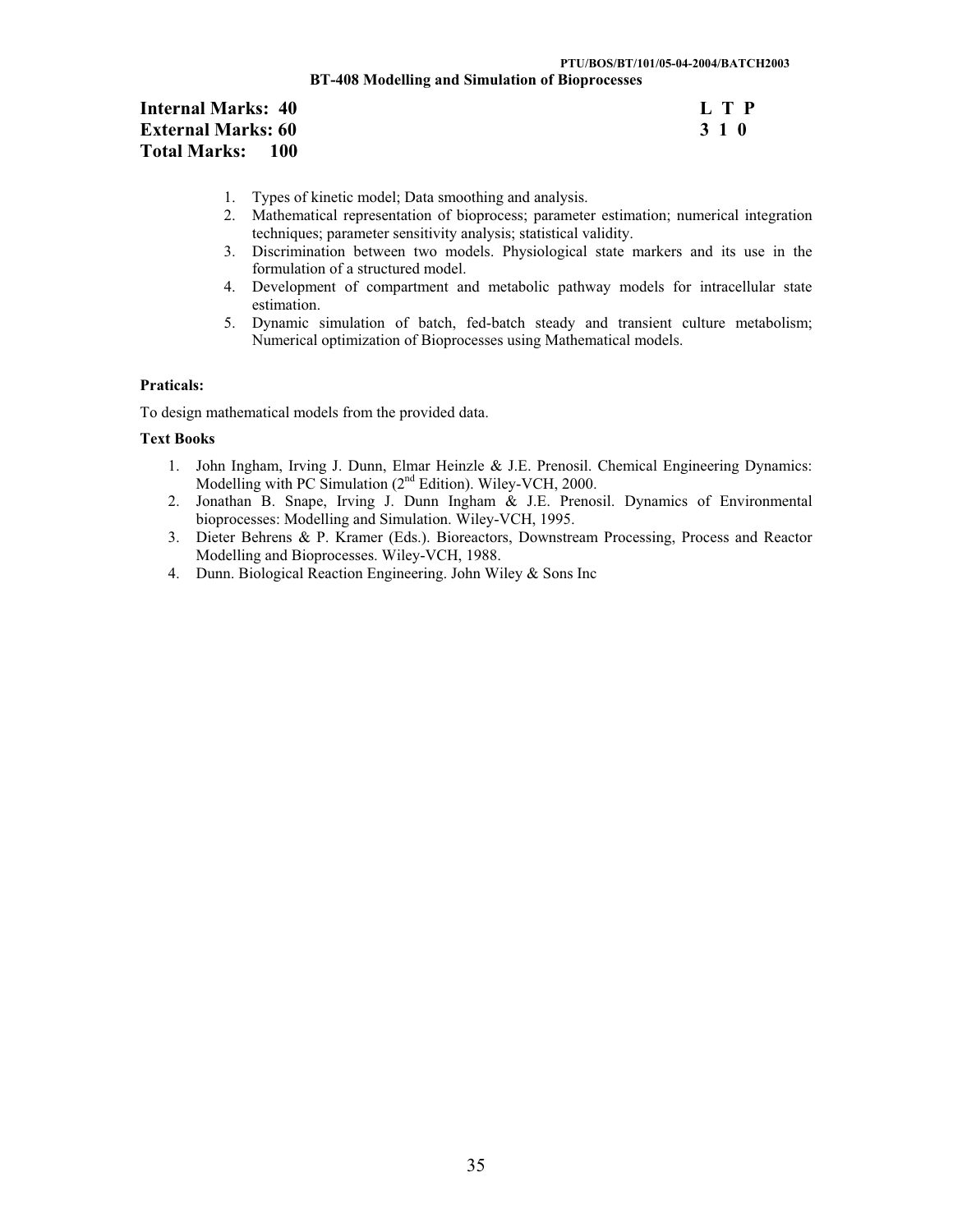**BT-410 Bioanalytical Techniques** 

| <b>Internal Marks: 40</b> | L T P |
|---------------------------|-------|
| <b>External Marks: 60</b> | 3 1 O |
| Total Marks: 100          |       |

- 1. Spectrophotometry (UV & Visible) and spectroflourimetry, atomic absorption Spectrophotometry
- 2. Infrared and Raman spectroscopy. ORD and circular dichroism, Nuclear magnetic Resonance and Electron Spin Resonance spectroscopy, Magnetic Resonance Imaging.
- 3. Electron Microscopy: transmission and scanning electron microscopy, Tunneling electron microscopy, Atomic Force microscopy.
- 4. Crystallography and X-Ray diffraction, Electron diffraction, Neutron diffraction.
- 5. Radioisotope techniques: radiotracers GM Counter, Proportional and Scintillation counters, autoradiography, Mass spectrometry-GCMS and LCMS.

### **Practical**

Identification of the provided sample using some of the spectroscopic techniques. Sample preparation for electron microscopy. Practical demonstration of the above mentioned techniques.

- 1. Keith Wilson & John Walker (Eds.). Principles and Techniques of Practical Biochemistry ( $5<sup>th</sup>$ Edition). Cambridge University Press, 2000.
- 2. P. Carmona, R. Navarro, A. Hernanz (Eds.). Spectroscopy of Biological Molecules: Modern Trends (1<sup>st</sup> Edition). Kluwer Academic Publshers, 1997.
- 3. Bernard Valeur. Molecular Fluorescence: Principles and Application (1st Edition). Wiley-VCH, 2001.
- 4. N. Rama Krishna, Lawrence J. Berliner (Eds.) Protein NMR for the Millennium (Biological Magnetic Resonance)  $(1<sup>st</sup> Edition)$ . Plenum US, 2003.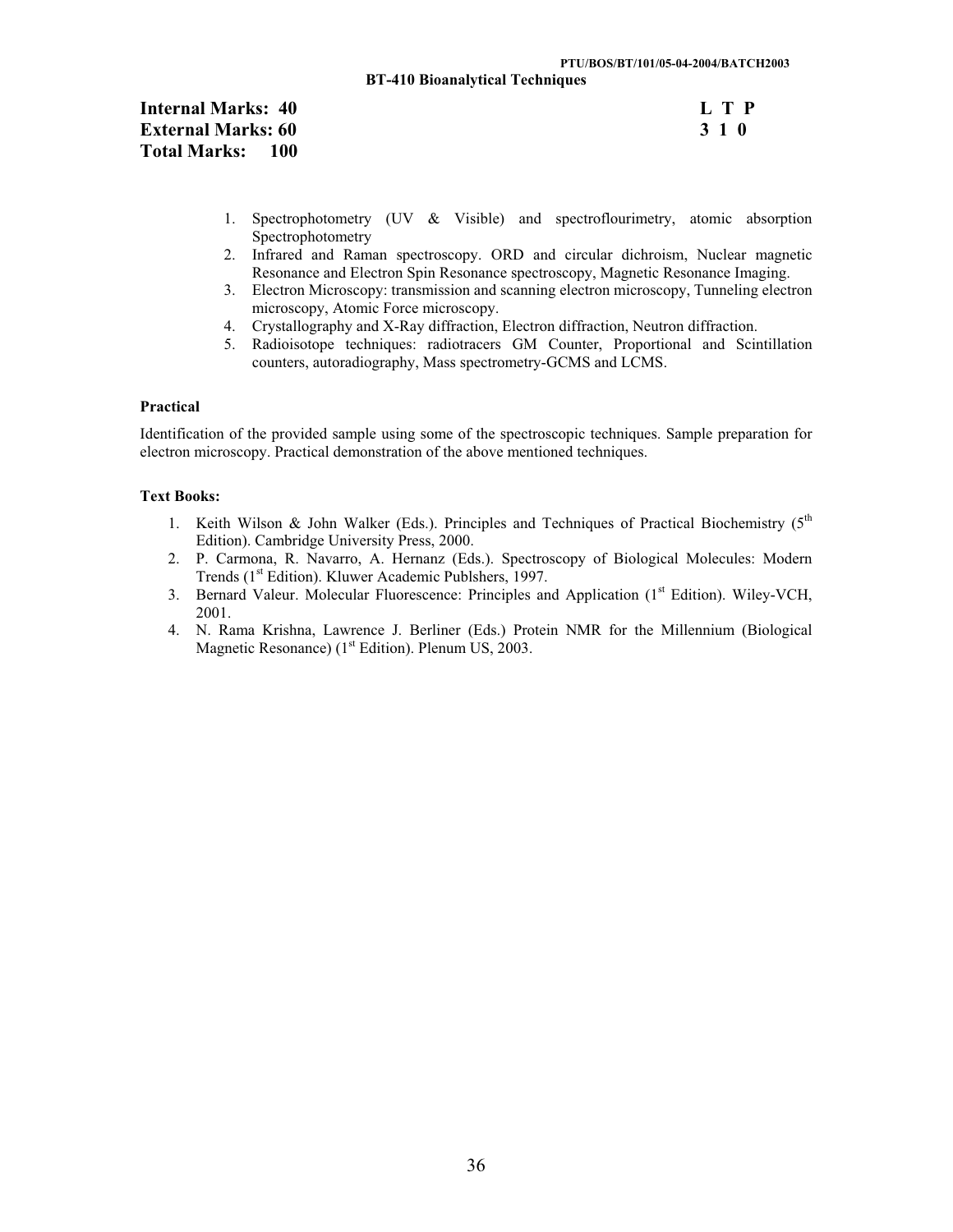# **Internal Marks: 40** L T P<br> **External Marks: 60** 3 1 0 **External Marks: 60 Total Marks: 100**

- 1. Molecular Design & Synthesis of biomaterials : Biodegradable Solid Polymeric Materials
- 2. Degradable materials with biological Recognition
- 3. Programmed/ Pulsed drug delivery & Drug Delivery in tissue Engg., Biodegradable Polymers for Tissue Engg.
- 4. Hydrogel Biometrials: Structure & Physical Chemistry & Gel Swelling calcs, Physical Hydrogels, Polyelectrolyte hydrogels
- 5. Brannon Peppas theory of Swelling in Ionic Hydogels, Ionisation calcs
- 6. Bioengg Applications of Hydreogels: Molecular imprinting & Drug Delivery, Hydrogels in drug delivery
- 7. Inorganic Biomaterials & Organic templating of inorganic materials & Bone Biomimesis
- 8. Molecular Devices Molecualr Switches in the cell fibronectin as mechanical swift
- 9. Nano & Micro Particle Carriers
- 10. PEGylated surface model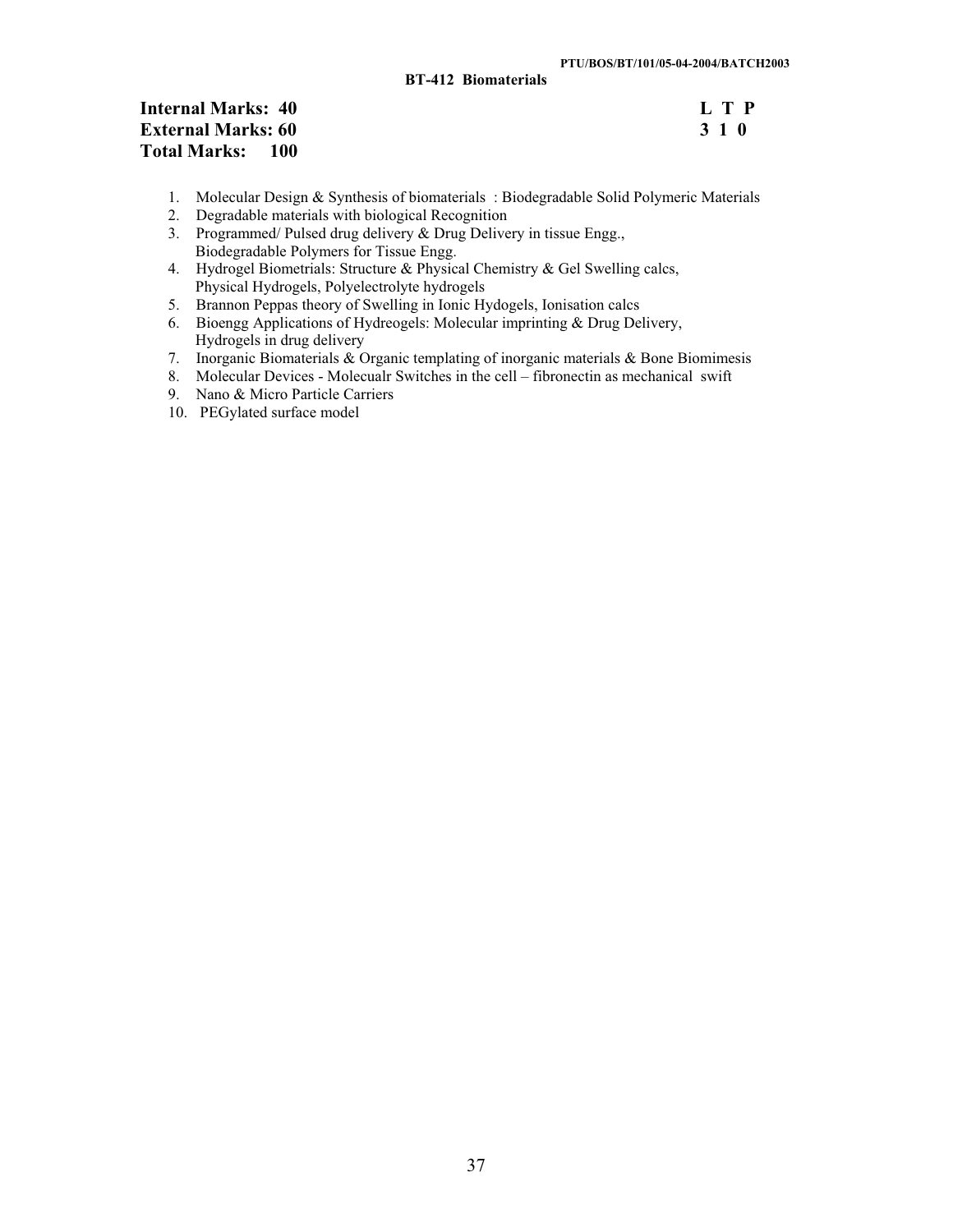**BT-414 Biomedical Engineering** 

| <b>Internal Marks: 40</b>    | L T P |
|------------------------------|-------|
| <b>External Marks: 60</b>    | 3 1 0 |
| <b>Total Marks:</b><br>- 100 |       |

- 1. Introduction to biomedical engineering.
- 2. Dimensions, units and introduction to engineering analysis.
- 3. Forces, free-body diagrams & biomechanics.
- 4. Biomechanics, stress/strain. Biomechanics and pressure in the body.
- 5. Osmosis and the kidney.
- 6. Introduction to cell and tissue engineering & basic fluid dynamics. Blood, blood flow and the heart.
- 7. Bioinstrumentation and biosignals.
- 8. Biosignals and medical imaging. Basis of imaging: Neuroengineering : application of computed tomography, application , Fundamental of MRI, Optical biomedical diagnostics introduction to PET and SPECT, Imaging of gene expresses molecular imaging cardiac bioelectric.
- 9. Biomaterials, Ethics and professionalism in biomedical engineering.

- 1. "Physics of the Body", JR Cameron, JG Skofronick, RM Grant, 2nd Edition, Medical Physics Publishing 1999.
- 2. "Introduction to Engineering Analysis", KD Hagen, Prentice Hall, 2001.
- 3. "Spreadsheet Tools for Engineers Using Excel",BS Gottried, McGraw Hill, 2002.
- 4. "Introduction to Biomedical Engineering", J Enderle, S Blanchard, J Bronzino, Academic Press, 2000.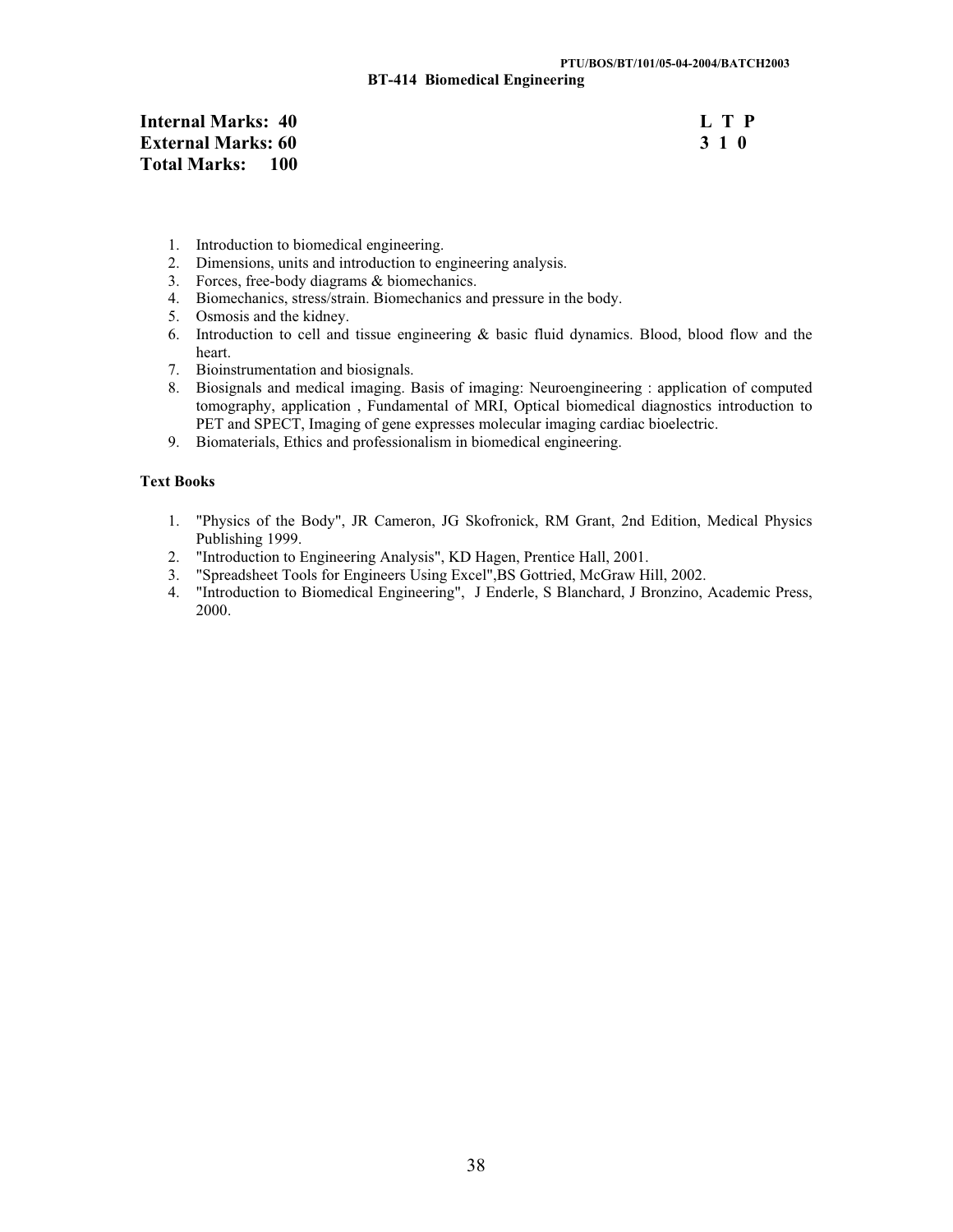|                                                                               | PTU/BOS/BT/101/05-04-2004/BATCH2003 |
|-------------------------------------------------------------------------------|-------------------------------------|
| BT-416. Introduction to Microelectromechanical systems and Nanabiotechonology |                                     |
| Internal Marks: 40                                                            | L T P                               |
| <b>External Marks: 60</b>                                                     | 310                                 |
| <b>Total Marks:</b><br>100                                                    |                                     |

#### **A. Microelectromechanical systems**

- 1. Introduction and Overview
- 2. Biosignal Transduction Mechanism
- 3. Electromagnetic Transducers : Basic Sensing Mechanisms, Basic Actuating Mechanisms, Case Studies in Biomagnetic Sensors
- 4. Mechanical Transducers : Basic Sensing Mechanisms, Basic Actuating Mechanisms, Case Studies in Microfluidic Devices
- 5. Chemical Transducers : Basic Sensing Mechanisms, Basic Actuating Mechanisms
- 6. Optical Transducers: Basic Sensing Mechanisms, Basic Actuating Mechanisms
- 7. Ultimate Limits of Fabrication and Measurement, Recent Developments in BioMEMS

#### **B. Nano-biotechnology**

- 1. Overview of Nanotechnology : definition, history the new technological revolution, industrial and economic impact.
- 2. Introduction of Nanoscale physics : quantum mechanics, infinite potential well, energy, quantization, electron wave function, quantum confined Stark effect.
- 3. Low Dimensional Systems: Quantum Wells, Quantum Wires, and Quantum Dots, and their applications.
- 4. Properties of individual nanoparticles : optical properties, electronic properties
- 5. Carbon Nanostrucutres : Carbon Nanotubes and Buckey balls, their fabrication and applications
- 6. Magnetic Nanoparticles : properties and applications, spin valves, spintronics.
- 7. Nanofabrication Techniques: Self-Assembly and Catalysis, electron-beam, lithography, Template based fabrication.
- 8. Nanobiotechnology : Nanoscale biological materials, DNA detection, applications of nanoparticles in diagnosis and therapy.

### **Text Books**

- 1. David S. Goodsell. Bionanotechnology: Lessons from Nature. (1<sup>st</sup> Edition) Wiley-Liss. 2004.
- 2. Bharat Bhushan. Handbook of Nanotechnology (1<sup>st</sup> Edition). Springer Verlag, 2004.

Christof M. Niemeyer & Chad A. Mirkin (Eds.). Nanobiotechnology: Concepts, Applications and Perspectives, 2004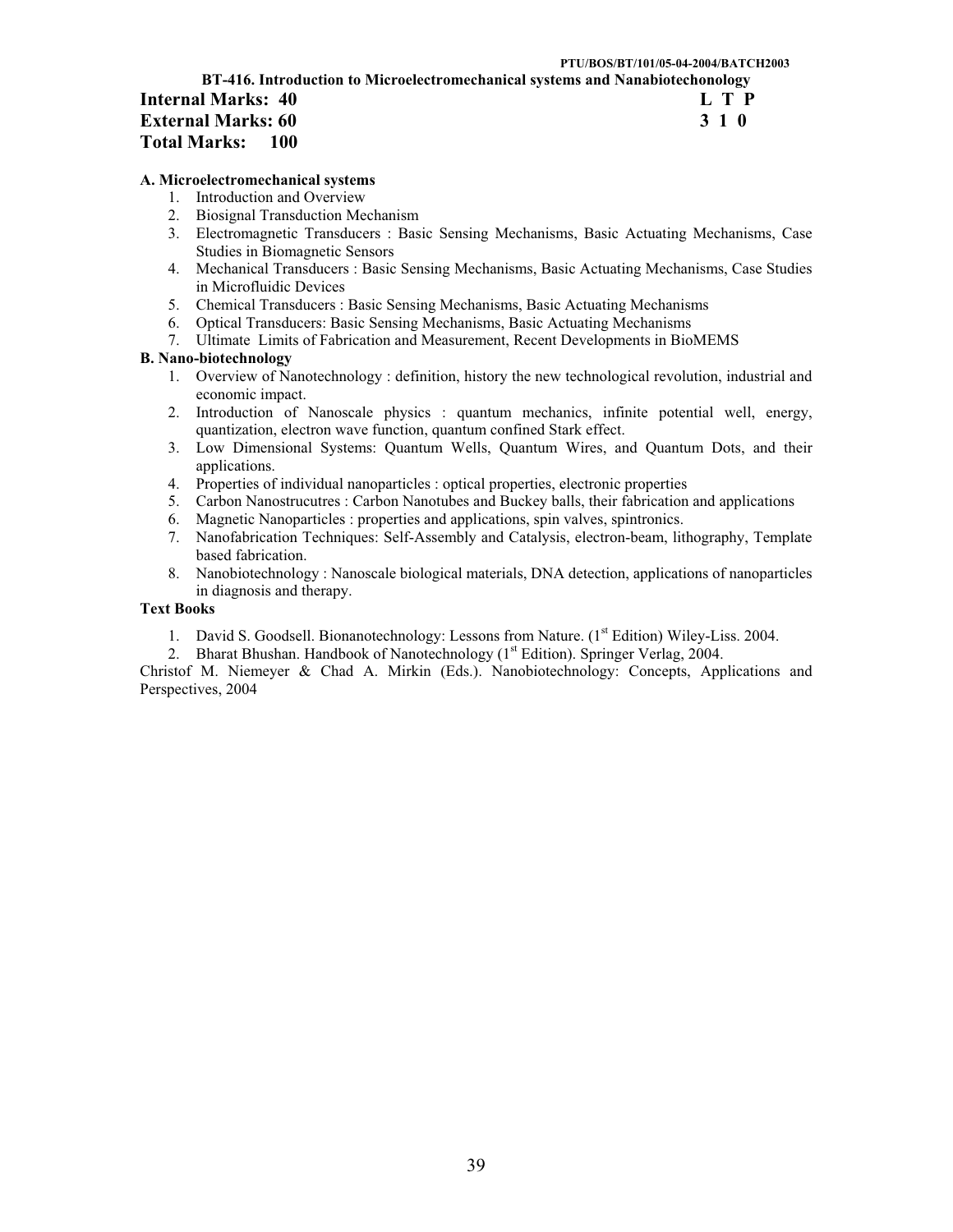**BT-418 Environmental and Occupational Toxicology** 

# **Internal Marks: 40 L T P External Marks: 60 J 1 C External Marks: 60 J 1 C J External Marks: 60 External Marks: 60 Total Marks: 100**

- 1. Dose-Response
- 2. Absorption
- 3. Distribution
- 4. Biotransformation
- 5. Excretion
- 6. Toxicokinetics
- 7. Biochemical Mechanisms of Toxicity
- 8. Mechanism of Signal Transduction
- 9. Cell Death & Apoptosis
- 10. Carcinogenesis
- 11. Genetic Toxicology Introduction, Short term assays for detecting genetic toxicology(in vitro and in vivo with examples of AMES, SOS, Cytogenetic Dominant lethal assays)
- 12. Toxicogenomics
- 13. Ecogenetics/Env Epidemiology
- 14. Role of Proteomics in toxicology
- 15. Role of Metabonomics in toxicology
- 16. Risk Assessment Handouts
- 17. Biotech/Regulatory Toxicology

# **Text Books**

The Basic Science of Poisons: Casarett and Doull's Toxicology 2003 CD Klaassen, 6th Edition,